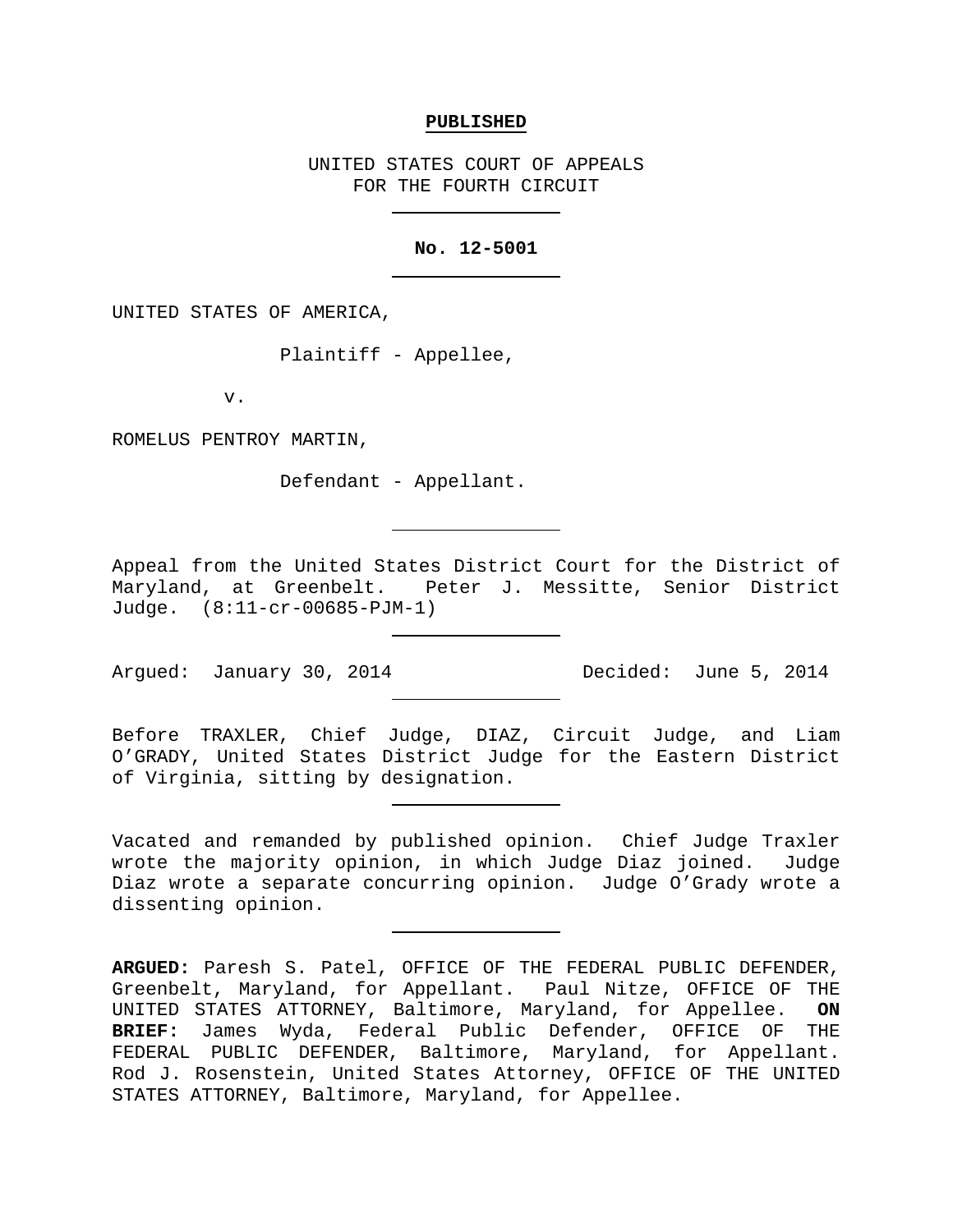TRAXLER, Chief Judge:

Romelus Pentroy Martin appeals the 77-month sentence imposed after he pleaded guilty to unlawful possession of a firearm by a convicted felon. See 18 U.S.C. §  $922(q)(1)$ . We agree with Martin that the district court erred by increasing his sentence after determining that Martin's prior conviction for fourth-degree burglary constituted a crime of violence under U.S.S.G. § 2K2.1(a)(2), and we therefore vacate Martin's sentence and remand for resentencing.

I.

The Sentencing Guideline applicable to § 922(g) violations sets a base offense level of 24 for defendants who commit the offense after "sustaining at least two felony convictions of . . . a crime of violence," U.S.S.G. § 2K2.1(a)(2), and a base offense level of 20 for defendants with only one prior conviction for a crime of violence, see id. § 2K2.1(a)(4)(A).

When Martin pleaded guilty to the felon-in-possession charge in August 2012, he had three prior convictions, including a 2007 Maryland conviction for conspiracy to commit robbery and a 2009 Maryland conviction for fourth-degree burglary. The district court held that both the 2007 conviction and the 2009 conviction amounted to crimes of violence as defined by the Guidelines, and the court therefore assigned Martin a baseoffense level of 24. After adjusting the offense level to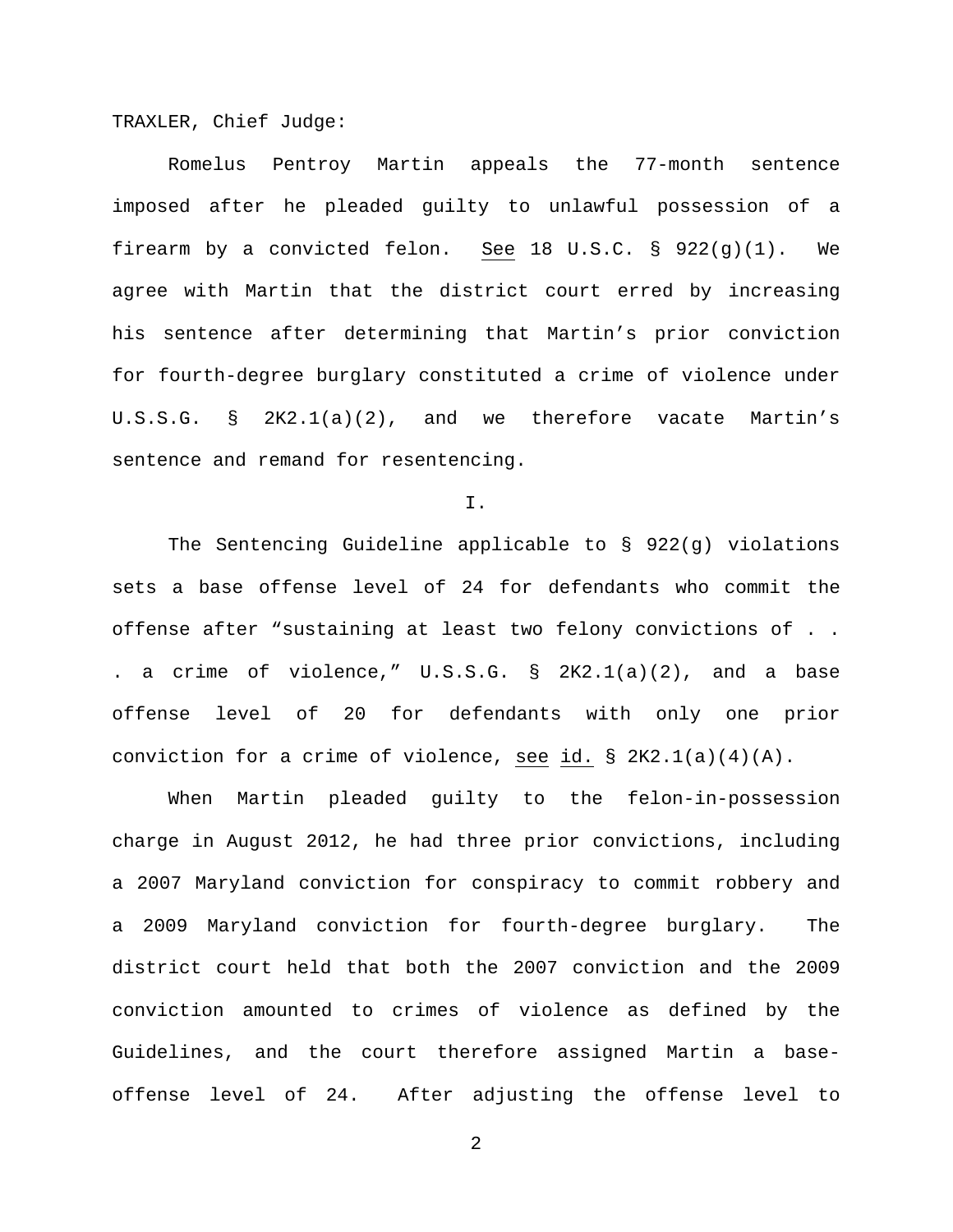reflect Martin's acceptance of responsibility, the district court determined that Martin's advisory sentencing range was 77- 96 months, and the court sentenced Martin to 77 months' imprisonment.

On appeal, Martin concedes that his 2007 conviction was properly treated as a crime of violence, but he contends that the district court erred by treating the 2009 conviction as a crime of violence. If the district court had not treated the 2009 conviction as a crime of violence, Martin's base-offense level would have been 20 instead of 24, and his advisory sentencing range would have been 51-63 months.

### II.

 For purposes of U.S.S.G. § 2K2.1, a "crime of violence" is defined as

any offense under federal or state law, punishable by imprisonment for a term exceeding one year, that –

(1) has as an element the use, attempted use, or threatened use of physical force against the person of another, or

(2) is burglary of a dwelling, arson, or extortion, involves use of explosives, or otherwise involves conduct that presents a serious potential risk of physical injury to another.

U.S.S.G. § 4B1.2(a); see id. § 2K2.1, cmt. 1 (defining "crime of violence" through cross-reference to § 4B1.2(a)). When determining whether a prior conviction qualifies as a crime of violence under the Guidelines, we apply a categorical approach,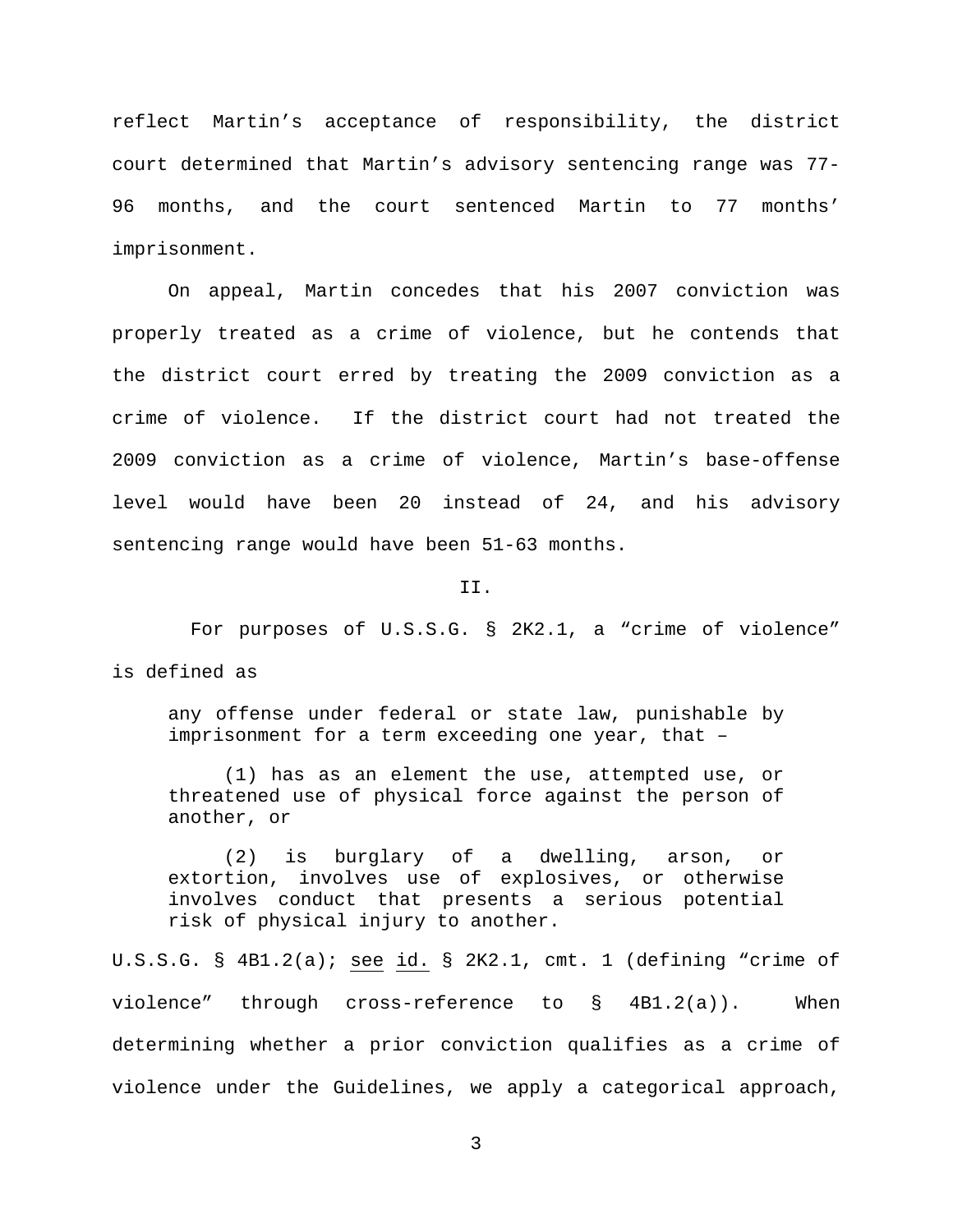focusing on "the fact of conviction and the statutory definition of the prior offense" rather than the conduct underlying the offense. Taylor v. United States, 495 U.S. 575, 602 (1990); see United States v. Carthorne, 726 F.3d 503, 511 (4th Cir. 2013), cert. denied, [1](#page-3-0)34 S. Ct. 1326 (Feb. 24, 2014).<sup>1</sup>

Maryland's fourth-degree burglary statute encompasses four separate crimes: breaking and entering the dwelling of another, see Md. Code Ann., Crim. Law § 6-205(a); breaking and entering the storehouse of another, see id. § 6-205(b); being in a dwelling or storehouse of another (or the yard or other area belonging to such dwelling or storehouse) with the intent to commit theft, see id. § 6-205(c); and possessing burglar's tools with intent to use, see id. § 6-205(d). Although there was some disagreement below, the parties now agree that the relevant charging documents establish that Martin was convicted of violating subsection (a), which provides that "[a] person may not break and enter the dwelling of another." Id. § 6-205(a).

Because fourth-degree burglary does not have "as an element the use, attempted use, or threatened use of physical force

<span id="page-3-0"></span> $1$  While the Taylor Court was interpreting "violent felony" under the Armed Career Criminal Act ("ACCA"), 18 U.S.C. § 924(e)(2)(B), we generally apply Taylor's categorical approach when considering prior-conviction-based enhancements under the Guidelines. See, e.g., Carthorne, 726 F.3d at 511 n.6.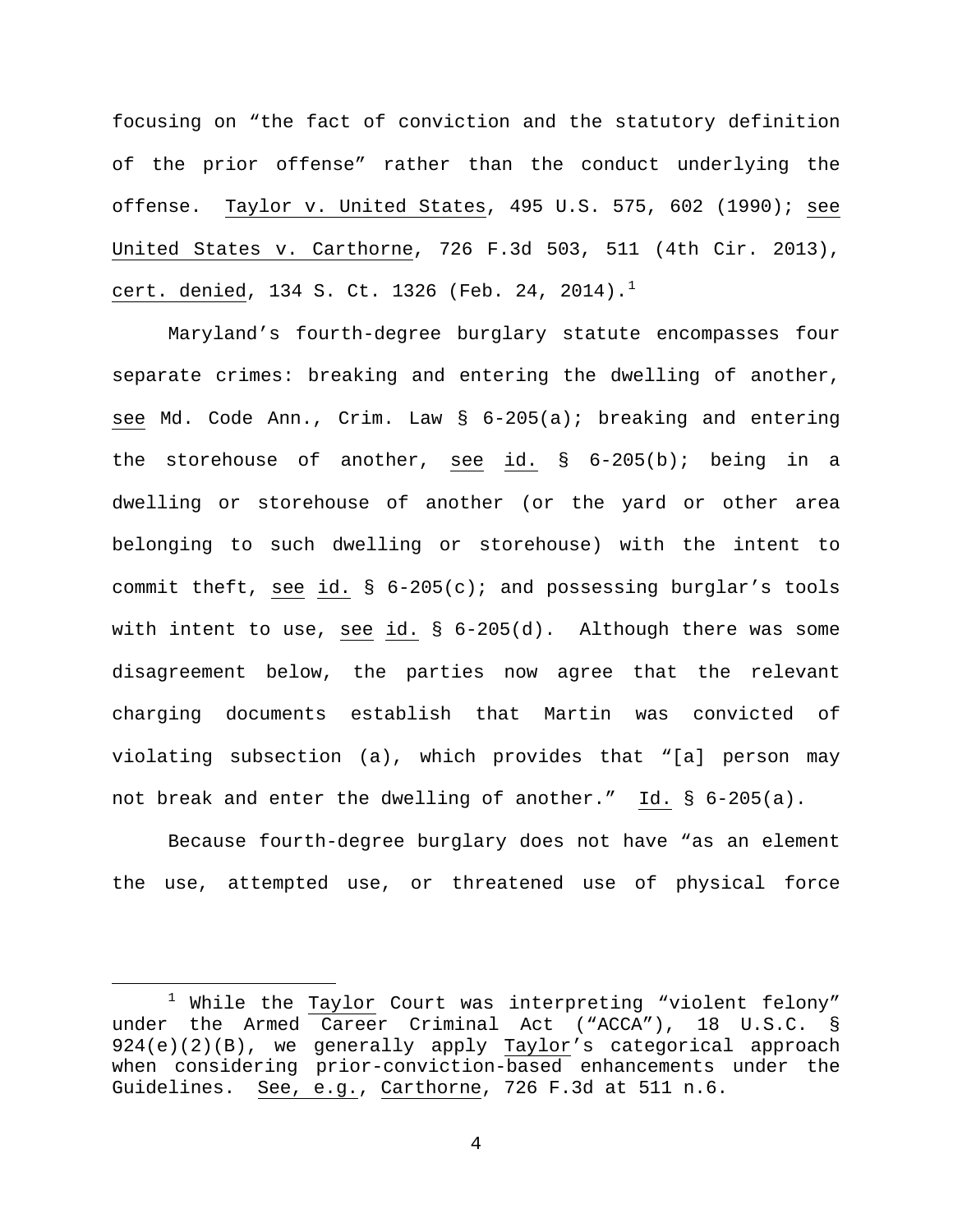against the person of another," it is not a crime of violence under U.S.S.G. § 4B1.2(a)(1).

And as the government concedes, the crime likewise does not constitute the enumerated crime of "burglary of a dwelling." U.S.S.G. § 4B1.2(a)(2). Under the categorical approach, "a prior conviction constitutes a conviction for [an] enumerated offense if the elements of the prior offense correspond in substance to the elements of [an] enumerated offense." United States v. Cabrera-Umanzor, 728 F.3d 347, 350 (4th Cir. 2013) (internal quotation marks and alteration omitted). "[W]here Congress has not indicated how a prior offense enumerated in a sentencing enhancement statute is to be interpreted, it should be understood to refer to 'the generic, contemporary meaning' of the crime." United States v. Rangel–Castaneda, 709 F.3d 373, 376 (4th Cir. 2013) (quoting Taylor, 495 U.S. at 598).

In Taylor, the Supreme Court defined generic "burglary" under the ACCA as "an unlawful or unprivileged entry into, or remaining in, a building or other structure, with intent to commit a crime." Taylor, 495 U.S. at 598. Generic "burglary of a dwelling" under the Guidelines follows the Taylor definition, "with the additional requirement that a burglary qualifying as a 'crime of violence' must involve a dwelling." United States v. Bonilla, 687 F.3d 188, 190 n.3 (4th Cir. 2012), cert. denied, 134 S. Ct. 52 (Oct. 7, 2013). Because § 6-205(a) does not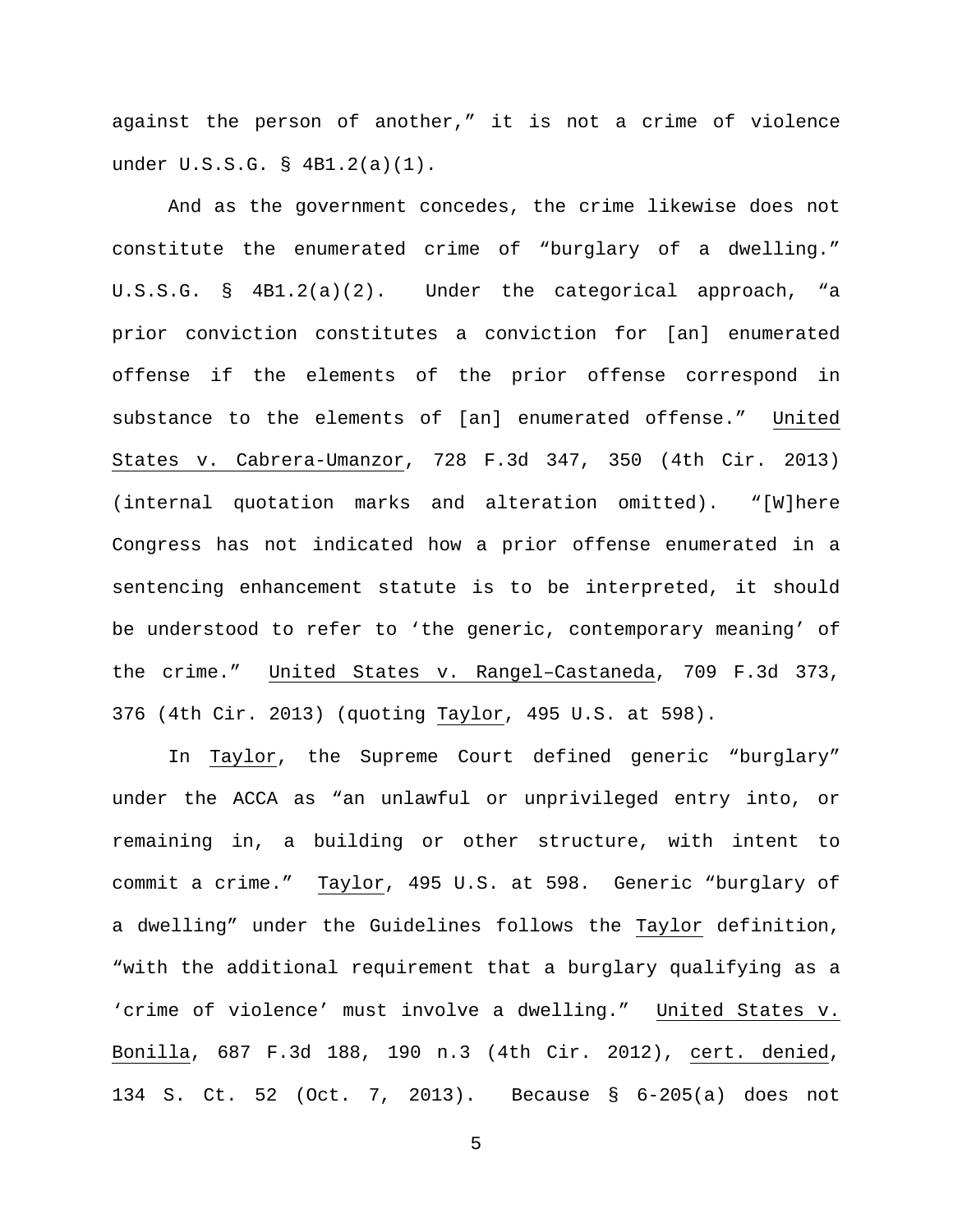require that the defendant have the intent to commit a crime when he enters the dwelling, fourth-degree burglary is not generic burglary of a dwelling under § 4B1.2(2). Accordingly, Martin's 2009 conviction is a crime of violence only if it satisfies the requirements of the "residual clause" of § 4B1.2(a)(2) – if the offense "otherwise involves conduct that presents a serious potential risk of physical injury to another." U.S.S.G. § 4B1.2(a)(2). We turn to that inquiry now.

# III.

When determining whether a prior conviction falls within the residual clause, our inquiry remains a categorical one, "consider[ing] whether the elements of the offense are of the type that would justify its inclusion within the residual provision, without inquiring into the specific conduct of this particular offender." James v. United States, 550 U.S. 192, 202 (2007). The parties disagree, however, about the precise scope of the residual-clause inquiry.

In James, the Supreme Court explained that the enumerated offenses preceding the residual clause "provide a baseline against which to measure the degree of risk that a nonenumerated offense must 'otherwise' present in order to qualify" as a crime of violence. Id. at 208 (emphasis added). The Court held that attempted burglary is a violent felony under the ACCA's residual clause because the risk posed by an attempted burglary crime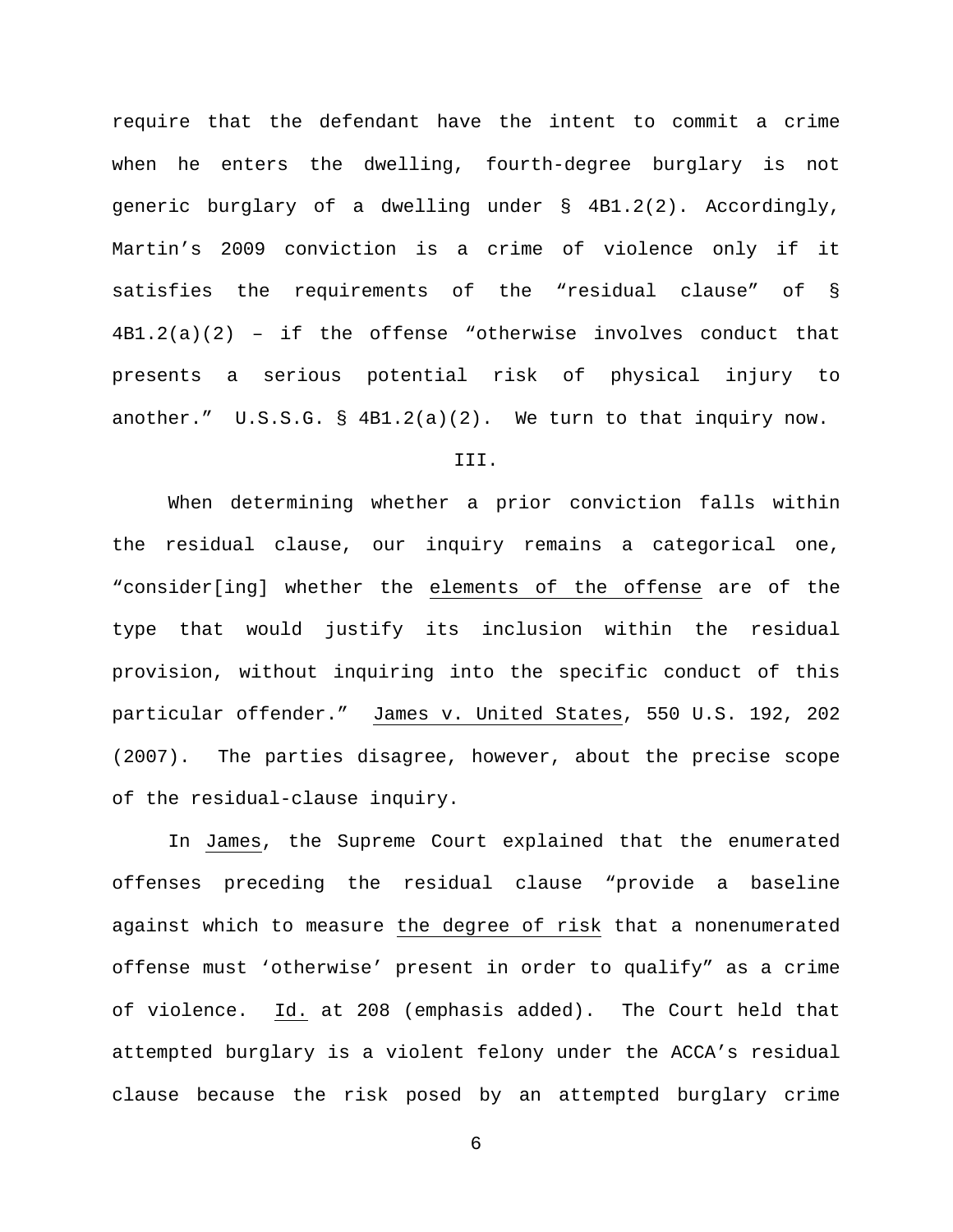presents a risk of physical injury "comparable to that posed by its closest analog among the enumerated offenses--here, completed burglary." Id. at 203.

In Begay v. United States, 553 U.S. 137 (2008), a case involving a prior conviction for driving under the influence, the Court added an additional layer to the degree-of-risk analysis. The Court held that, in addition to establishing the baseline degree of risk, the enumerated offenses also "illustrate the kinds of crimes that fall within the statute's scope. Their presence indicates that the statute covers only similar crimes, rather than every crime that presents a serious potential risk of physical injury to another." Id. at 142 (first emphasis added; internal quotation marks omitted). The Begay Court thus held that the enumerated offenses must be understood "as limiting the crimes that [the residual clause] covers to crimes that are roughly similar, in kind as well as in degree of risk posed, to the examples themselves." Id. at 143 (emphasis added). The Court concluded that the ACCA's enumerated crimes "all typically involve purposeful, violent, and aggressive conduct," id. at 144-45 (internal quotation marks omitted), and the Court distinguished those crimes from offenses that -- like DUI -- "impose strict liability, criminalizing conduct in respect to which the offender need not have had any criminal intent at all," id. at 145. Concluding that DUI is not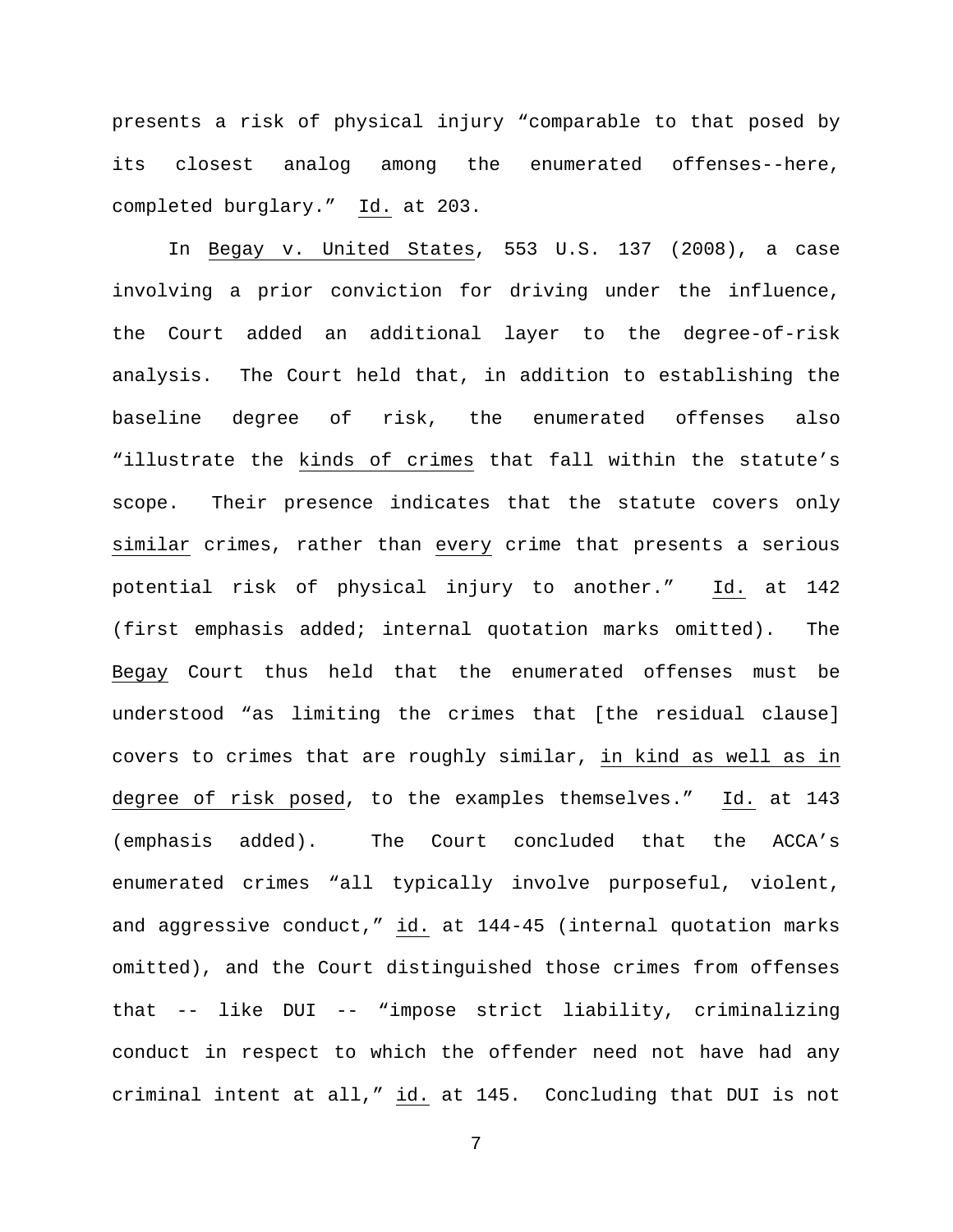purposeful, violent, or aggressive, the Court held that it was not similar in kind to the enumerated offenses and thus was not a crime of violence. See id. at 145-46.

In Sykes v. United States, 131 S. Ct. 2267 (2011), however, the Court returned to the comparable-degree-of-risk approach, explaining that "[i]n general, levels of risk divide crimes that qualify [under the residual clause] from those that do not." Id. at 2275 (emphasis added). As to the Begay test, the Court stated that

[t]he phrase "purposeful, violent, and aggressive" has no precise textual link to the residual clause, which requires that an ACCA predicate "otherwise involve conduct that presents a serious potential risk of physical injury to another." § 924(e)(2)(B)(ii). The Begay phrase is an addition to the statutory text. In many cases the purposeful, violent, and aggressive inquiry will be redundant with the inquiry into risk, for crimes that fall within the former formulation and those that present serious potential risks of physical injury to others tend to be one and the same. As between the two inquiries, risk levels provide a categorical and manageable standard that suffices to resolve the case before us.

Begay involved a crime akin to strict liability,<br>negligence, and recklessness crimes; and the recklessness crimes; and the purposeful, violent, and aggressive formulation was used in that case to explain the result. The felony at issue here is not a strict liability, negligence, or recklessness crime and because it is, for the reasons stated and as a categorical matter, similar in risk to the listed crimes, it is a crime that "otherwise involves conduct that presents a serious potential risk of physical injury to another."

Id. at 2275-76.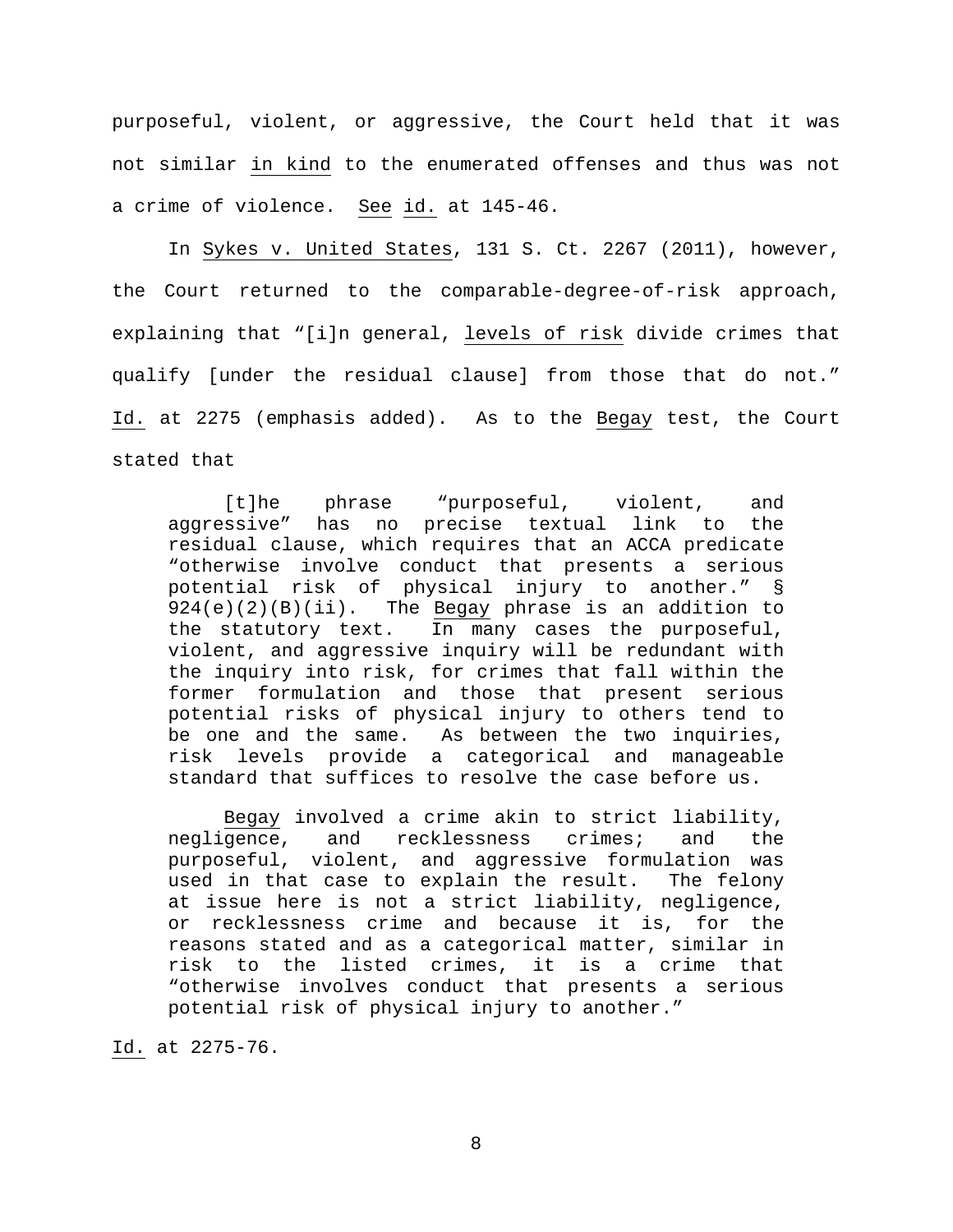Martin argues that Begay governs our analysis of the residual clause question, such that the offense-level enhancement may be sustained only if fourth-degree burglary is (1) similar in kind to the enumerated offenses – i.e., purposeful, violent, and aggressive; and (2) the degree of risk it poses is roughly similar to the degree of risk posed by burglary, the closest enumerated-crime analog. The government, however, argues that an inquiry into the degree of risk is all that is required after Sykes. In the government's view, Sykes limited application of Begay's similar-in-kind standard to crimes akin to strict liability, negligence, and recklessness crimes. Because the crime at issue in this case requires the defendant to know that his entry was unauthorized, see Dabney v. State, 858 A.2d 1084, 1090-91 n.2 (Md. Ct. Spec. App. 2004), it is not a strict-liability crime, and the government therefore contends that Begay is inapplicable.

Most of the circuits addressing the issue have held that Sykes limited Begay's similar-in-kind inquiry to crimes predicated on strict liability, negligence, or recklessness. See, e.g., United States v. Chitwood, 676 F.3d 971, 979 (11th Cir.) ("Sykes makes clear that Begay's 'purposeful, violent, and aggressive' analysis does not apply to offenses that are not strict liability, negligence, or recklessness crimes. . . ."), cert. denied, 133 S. Ct. 288 (2012); accord United States v.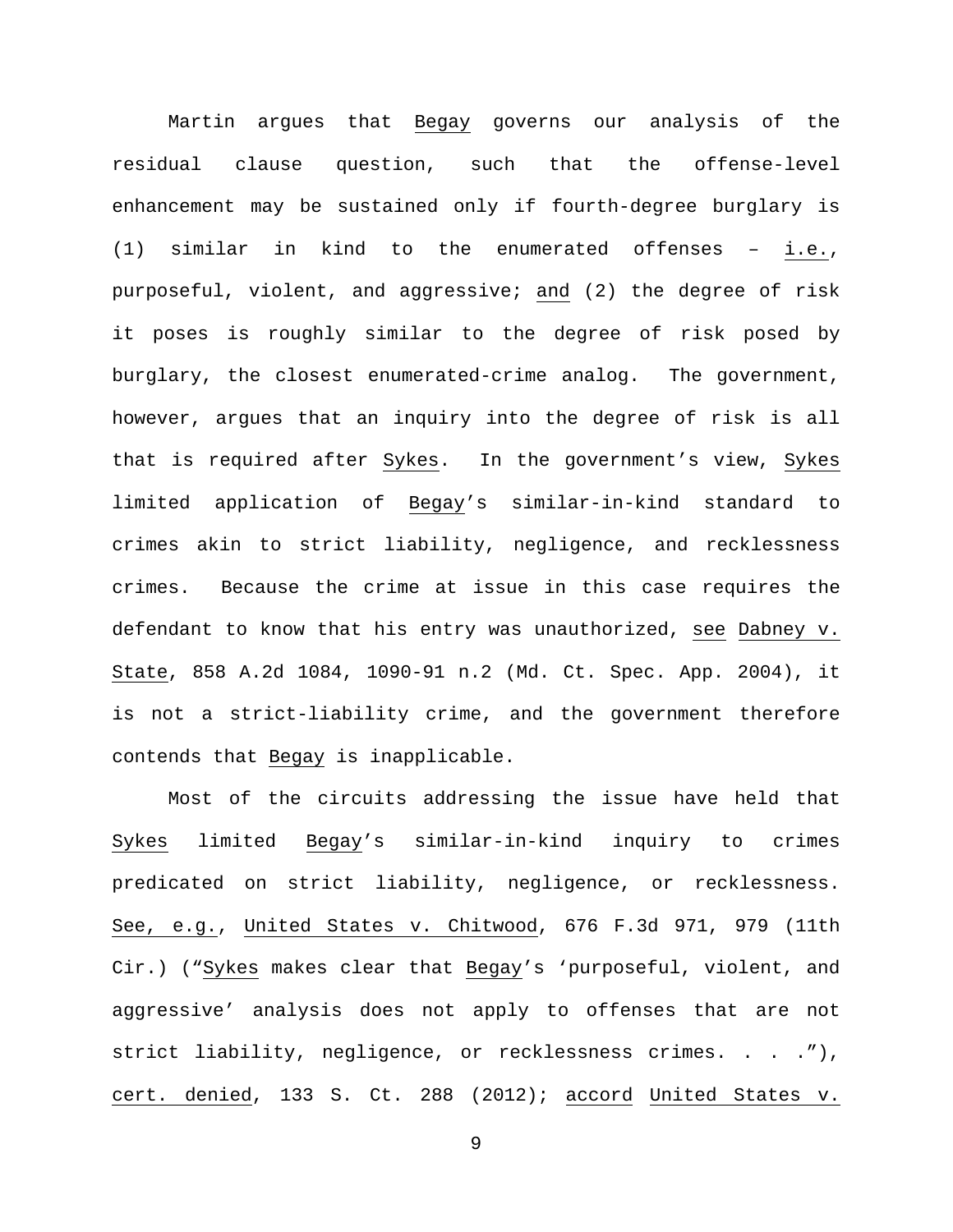Spencer, 724 F.3d 1133, 1139 (9th Cir. 2013); Brown v. Caraway, 719 F.3d 583, 593 (7th Cir. 2013); United States v. Bartel, 698 F.3d 658, 662 (8th Cir. 2012), cert. denied, 133 S. Ct. 1481 (Feb. 25, 2013); Harrington v. United States, 689 F.3d 124, 135- 36 (2d Cir. 2012); United States v. Rodriguez, 659 F.3d 117, 119 (1st Cir. 2011); United States v. Smith, 652 F.3d 1244, 1247-48 (10th Cir. 2011).

In this circuit, however, we have continued, even after Sykes, to apply Begay's similar-in-kind requirement to residualclause cases. See Carthorne, 726 F.3d at 515 n.12 ("The Supreme Court has also held that, for an offense to fall within the residual clause, it must be 'roughly similar, in kind as well as in degree of risk posed,' to arson, burglary, extortion, and crimes involving explosives.'" (quoting Begay, 553 U.S. at 143)); United States v. Davis, 689 F.3d 349, 357-58 (4th Cir. 2012) (per curiam) ("[A] crime falls within the residual provision if it involves 'purposeful, violent, and aggressive conduct,' that 'in the ordinary case, presents a serious potential risk of injury to another.'" (quoting Begay, 553 U.S. at 144–45, and James, 550 U.S. at 208)); see also United States v. Hemingway, 734 F.3d 323, 338 (4th Cir. 2013) (declining to apply Begay standard where degree-of-risk inquiry established that prior conviction was not a crime of violence). But see United States v. Hudson, 673 F.3d 263, 265, 267-68 (4th Cir.)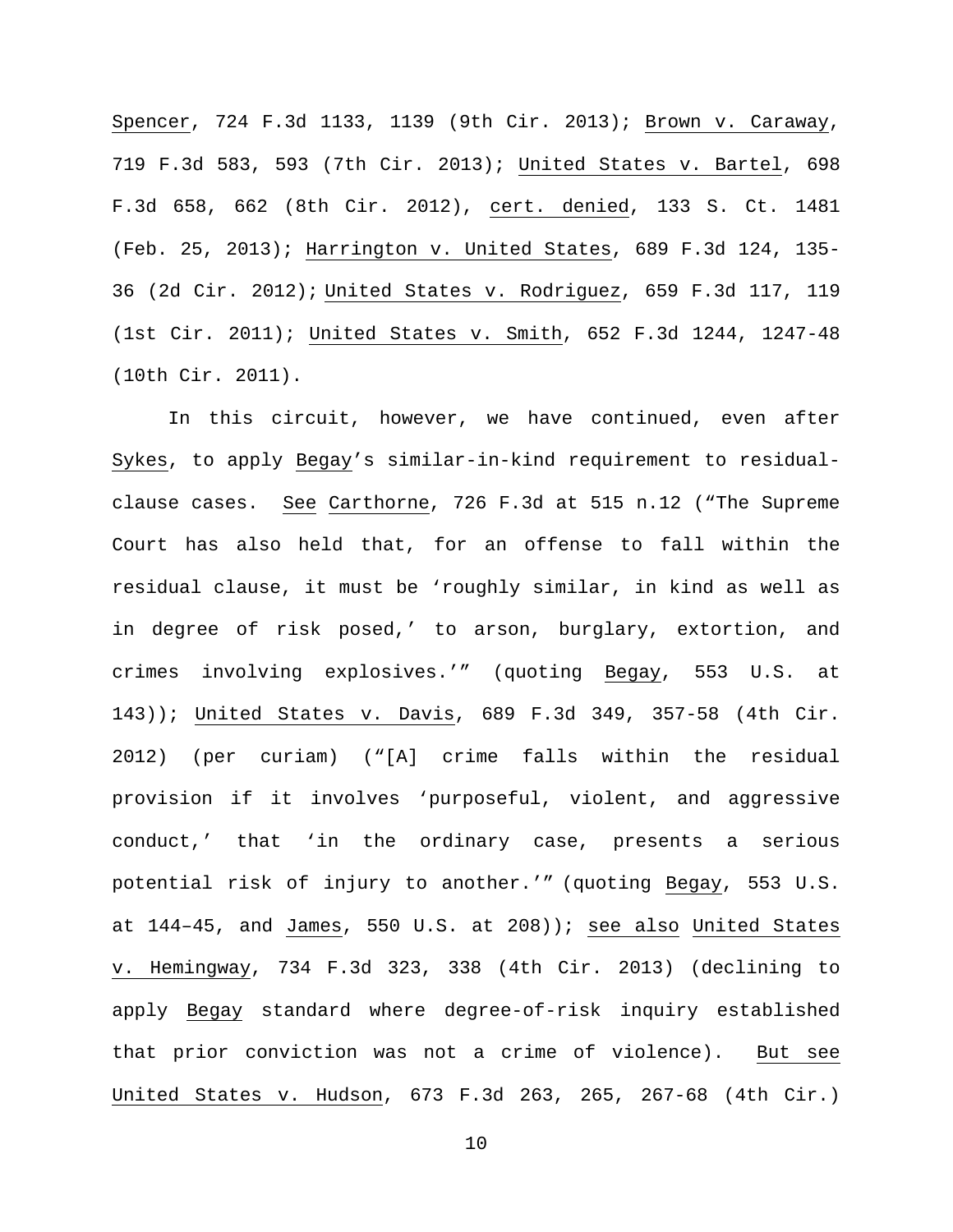(mentioning Begay, but applying only the Sykes degree-of-risk standard when determining that prior conviction amounted to a crime of violence under the ACCA's residual clause), cert. denied, 133 S. Ct. 207 (2012). Accordingly, we will consider whether Martin's prior conviction for fourth-degree burglary qualifies as a crime of violence under the residual clause of § 4B1.2 under both the degree-of-risk test and the similar-in-kind test, as required by Begay.

# A. Degree of Risk

Under the degree-of-risk test, a prior conviction amounts to a crime of violence under the residual clause if the risk of physical injury posed by that offense is "roughly similar," Begay, 553 U.S. at 143, or "comparable" to the risk of physical injury "posed by its closest analog among the enumerated offenses," James, 550 U.S. at 203. "A roughly similar degree of risk means that the prior crime, like the enumerated offenses, creates an immediate, serious, and foreseeable physical risk that arises concurrently with the commission of the crime itself." United States v. White, 571 F.3d 365, 370 (4th Cir. 2009) (internal quotation marks and alterations omitted).

As it was in James, the enumerated offense of burglary is the closest analog to the fourth-degree burglary conviction at issue in this case. Accordingly, the question is whether the risk of physical injury posed by the fourth-degree burglary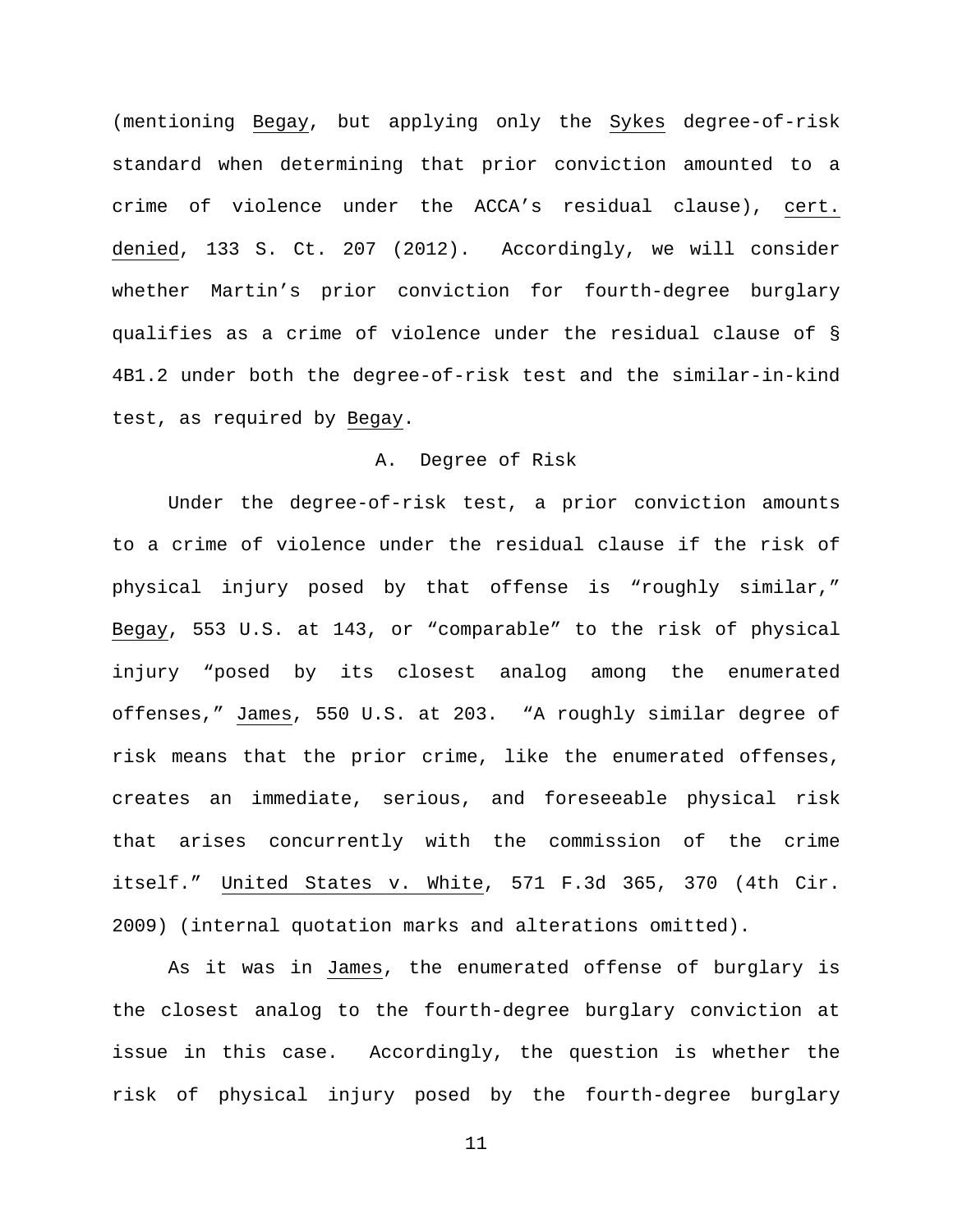offense is roughly similar to the risk posed by generic burglary.

The Supreme Court has explained that the risk of physical injury associated with generic burglary comes "from the possibility of a face-to-face confrontation between the burglar and a third party -- whether an occupant, a police officer, or a bystander -- who comes to investigate." James, 550 U.S. at 203. The government contends that the same possibility of confrontation is present during the commission of fourth-degree burglary and that the potential risk of physical injury associated with fourth-degree burglary is thus roughly the same as that associated with generic burglary.

Martin, however, contends that the risk of physical injury during a generic burglary comes from the burglar's specific intent to commit a crime. See Taylor, 495 U.S. at 588 ("The fact that an offender enters a building to commit a crime often creates the possibility of a violent confrontation between the offender and an occupant, caretaker, or some other person who comes to investigate." (emphasis added)). Because fourth-degree burglary does not require an intent to commit a crime at the time of the unlawful entry, Martin argues that there is less risk of violent confrontation.

While Martin's argument is not without force, we agree with the government the potential risk of physical injury arising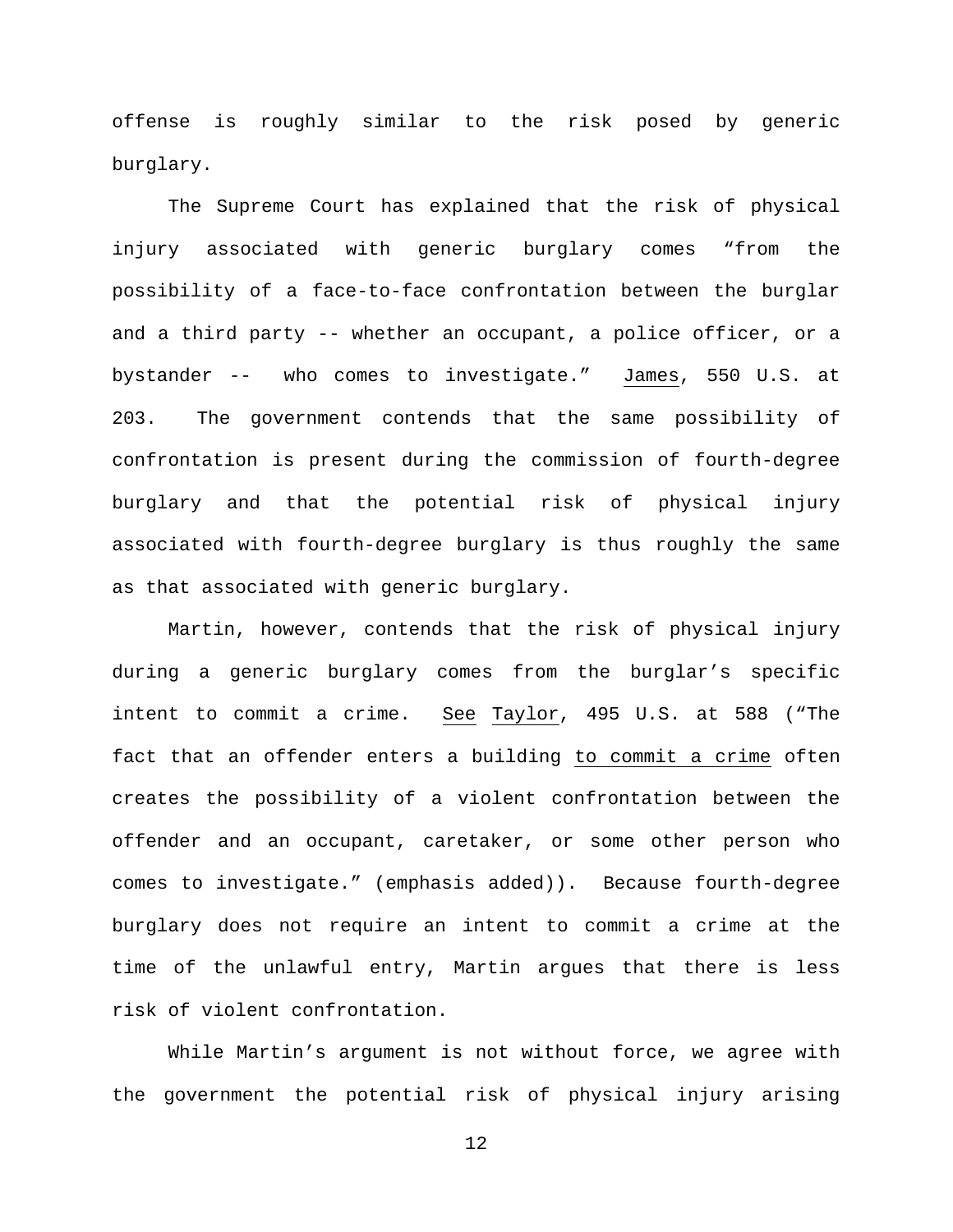from the commission of fourth-degree burglary under Md. Code Ann., Crim. Law § 6-205(a) is comparable to that arising from the commission of generic burglary. Critical to this conclusion is the fact that § 6-205(a) requires entry into a dwelling. As this court observed when considering whether the substantively identical statutory predecessor to § 6-205(a) was a crime of violence, dwellings – unlike "'storehouses'" -- are "likely to be occupied." United States v. Custis, 988 F.2d 1355, 1363 (4th Cir. 1993), cert. granted on other grounds, 510 U.S. 913 (1993), and aff'd, 511 U.S. 485 (1994). And because dwellings are likely to be occupied, we concluded in Custis -- even though the statute lacked the intent-to-commit-a-crime element -- that the crime of breaking and entering the dwelling house of another creates "a substantial risk of confrontation."  $\underline{\text{Id.}}$  at 1363. $^2$  $^2$ This risk of confrontation is precisely the same risk that makes generic burglary a dangerous crime. See Sykes, 131 S. Ct. at

<span id="page-12-0"></span> $2$  The Custis court held that a conviction for attempted breaking and entering of a dwelling under Md. Code Ann. art. 27, § 31A (repealed 1994) was a crime of violence under the ACCA's residual clause. Because the Custis court's analysis of the residual-clause issue did not follow the approach now dictated by the Supreme Court's later-decided opinions in James, Begay, and Sykes, Custis' ultimate crime-of-violence determination is no longer binding. See, e.g., United States v. Prince-Oyibo, 320 F.3d 494, 498 (4th Cir. 2003) ("Absent an en banc overruling or a superseding contrary decision of the Supreme Court, we, as a circuit panel, are bound by [earlier circuit precedent]."). Those later-decided opinions, however, do not undermine the Custis court's analysis of the nature of, and the risks inherent in, the underlying crime.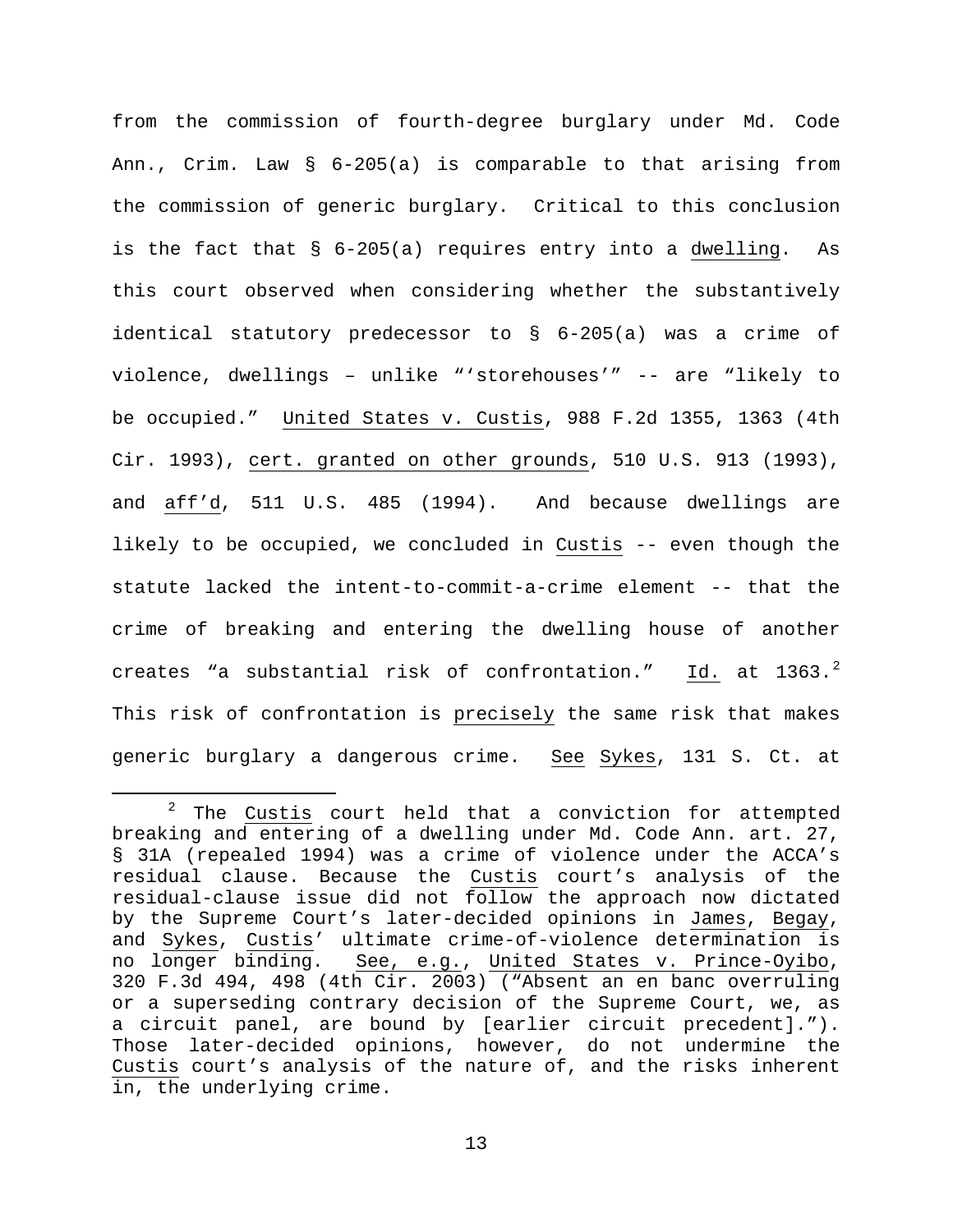2273 ("Burglary is dangerous because it can end in confrontation leading to violence."); James, 550 U.S. at 211 ("The risk of physical injury in [generic burglary] occurs when there is a confrontation between the criminal and another person, whether an occupant of the structure, a law enforcement officer or security guard, or someone else.").

Martin argues, however, that an offender who enters a dwelling without a contemporaneous intent to commit a crime would be less likely to respond violently to the discovery of his presence. Even if we accept that argument as true, it typically will not be apparent to the discovering homeowner whether an intruder harbors an additional intent to commit an additional crime, and the homeowner's response to discovering an intruder will likely be the same whether or not the intruder harbors the additional intent. See James, 550 U.S. at 211 (noting that homeowner angered by an attempted burglary "may give chase, and a violent encounter may ensue"). When faced with an angry homeowner taking protective measures, or a police officer responding to a call about suspicious activity, intruders – even those without the specific intent to commit a crime – may well resort to violence in an effort to avoid apprehension. As the Sixth Circuit has explained, the risk of physical injury inherent in such confrontations "lies not only in the intruder's intent, but in their volatility. People do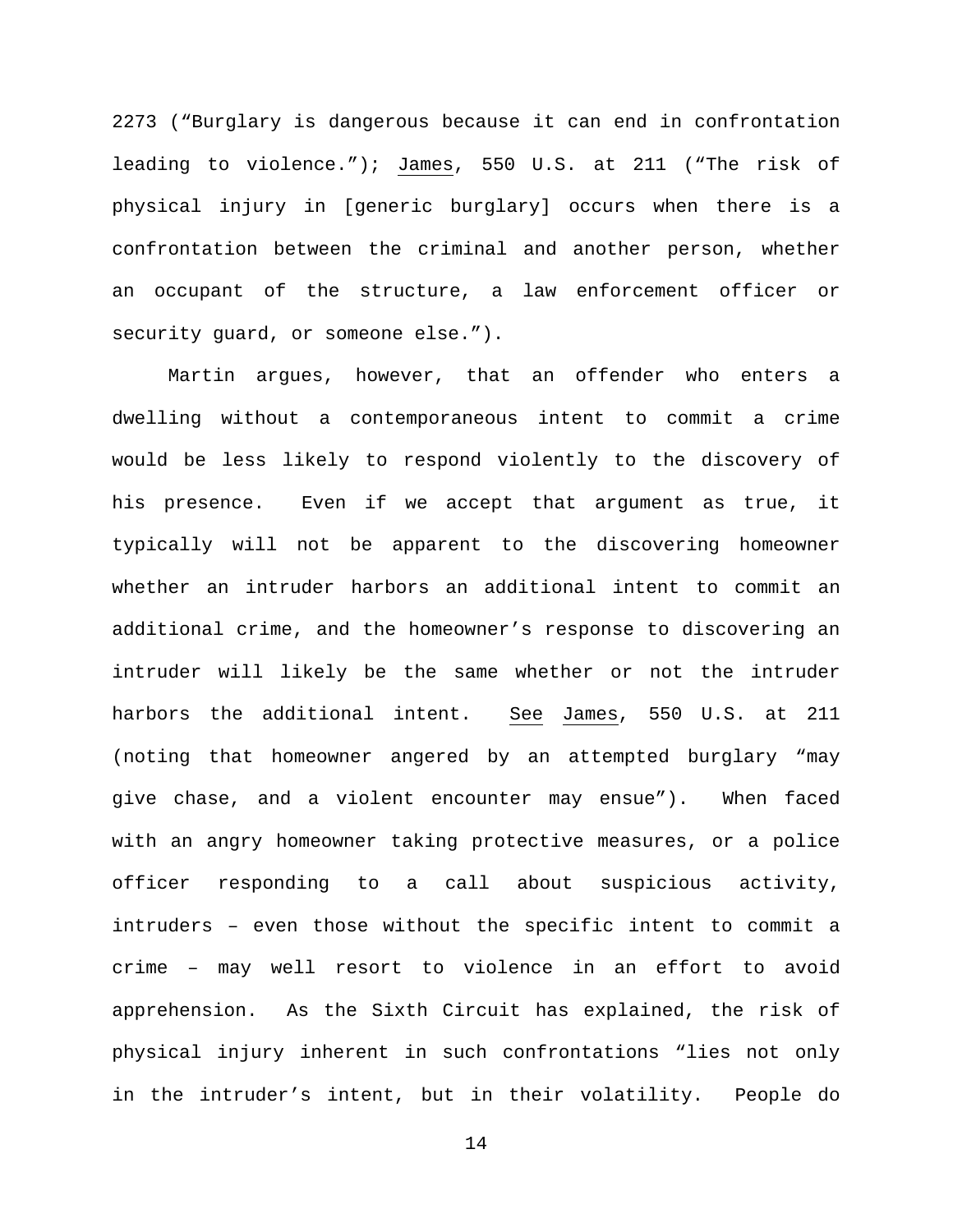unpredictable things when they unexpectedly encounter burglars in their homes. The burglars often reciprocate. The result is confrontations that present a serious risk of physical injury regardless of the burglar's initial intent." United States v. Skipper, 552 F.3d 489, 493 (6th Cir. 2009) (emphasis added; citation omitted).

Under these circumstances, and given this country's strong tradition of respecting the sanctity of the home and the homeowner's right to exclude others therefrom, we simply cannot conclude that the absence of the intent to commit a crime makes the breaking-and-entering at issue here significantly less risky than generic burglary. Because the same risk of confrontation and resulting physical injury associated with generic burglary arises under the elements of the crime for which Martin was convicted, we believe that the risk of physical injury posed by Martin's offense is comparable to the risk of physical injury posed by generic burglary. See United States v. Hampton, 585 F.3d 1033, 1043 (7th Cir. 2009) (concluding that residential entry under Indiana law, which does not include a feloniousintent element, "is similar in risk to the enumerated offense of burglary because both create a substantial risk that if the offender is confronted by someone inside the home, violence will ensue"); Skipper, 552 F.3d at 493 (conviction under Ohio's fourth-degree burglary statute, which does not require felonious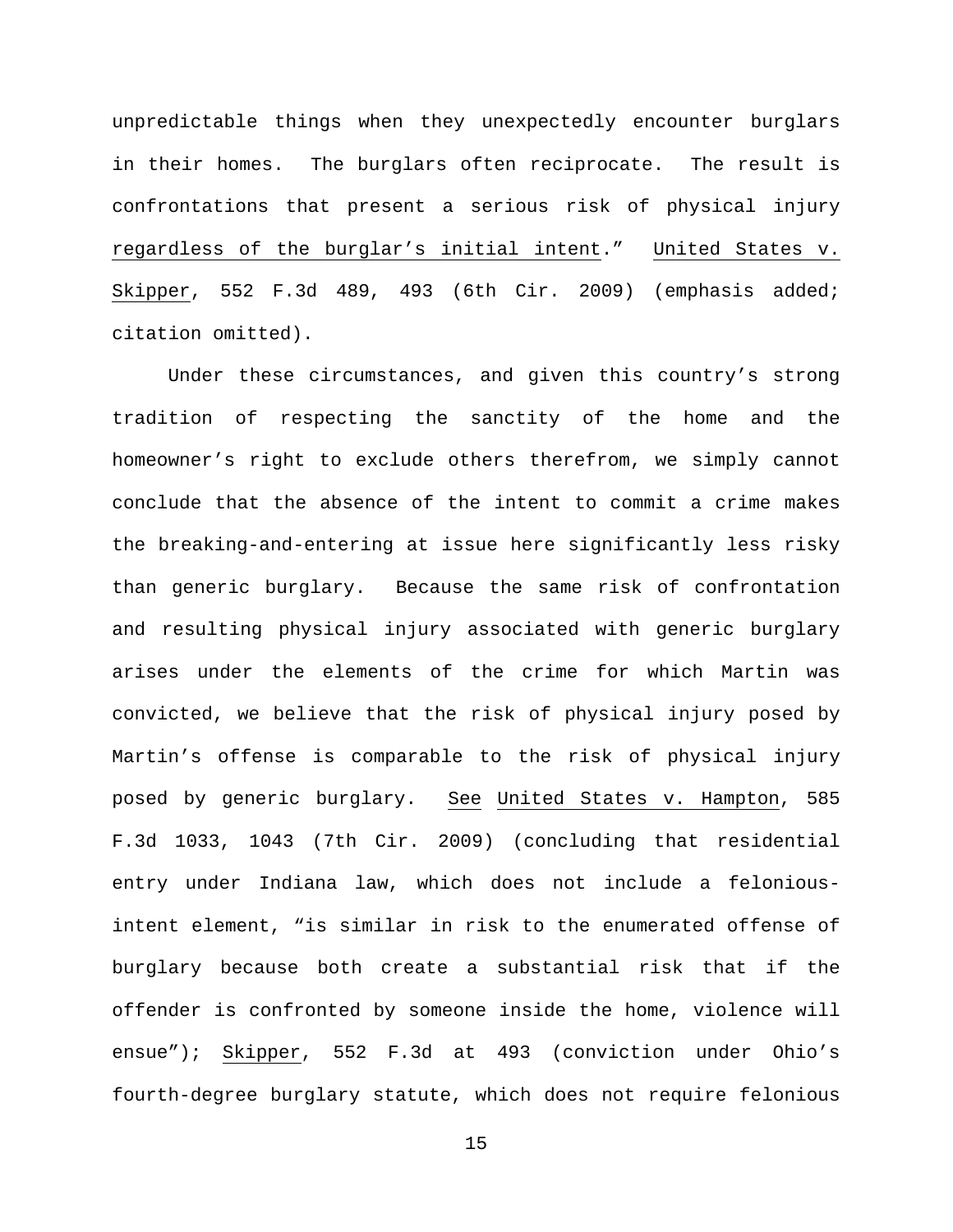intent at time of entry, is a violent felony under the residual clause of U.S.S.G. § 4B1.2(a)(2)).

# B. Similar In Kind

Our conclusion that fourth-degree burglary of a dwelling and generic burglary have similar degrees of risk does not end our inquiry, as Begay requires that the prior conviction must also be similar in kind to the enumerated crimes. See Begay, 553 U.S. at 143.

Four crimes are enumerated in the text of  $\S$  4B1.2(a)(2) -burglary of a dwelling, arson, extortion, and crimes involving the use of explosives. The commentary to  $\S$  4B1.2(a) "adds six crimes to the list of example crimes for Guidelines cases - murder, manslaughter, kidnapping, aggravated assault, forcible sex offenses, and robbery." United States v. Peterson, 629 F.3d 432, 439 (4th Cir. 2011); see U.S.S.G. § 4B1.2(a) cmt. 1. Because this "enlarged array of example crimes" all involve conduct that is properly viewed as purposeful, violent, and aggressive, Peterson, 629 F.3d at 439, the Begay inquiry as applied to the Guidelines requires "that a qualifying predicate offense under § 4B1.2(a) must also be purposeful, violent, and aggressive," id.

To be purposeful, violent, and aggressive, a crime must have a mens rea of at least recklessness; crimes that can be committed through negligent conduct do not satisfy the Begay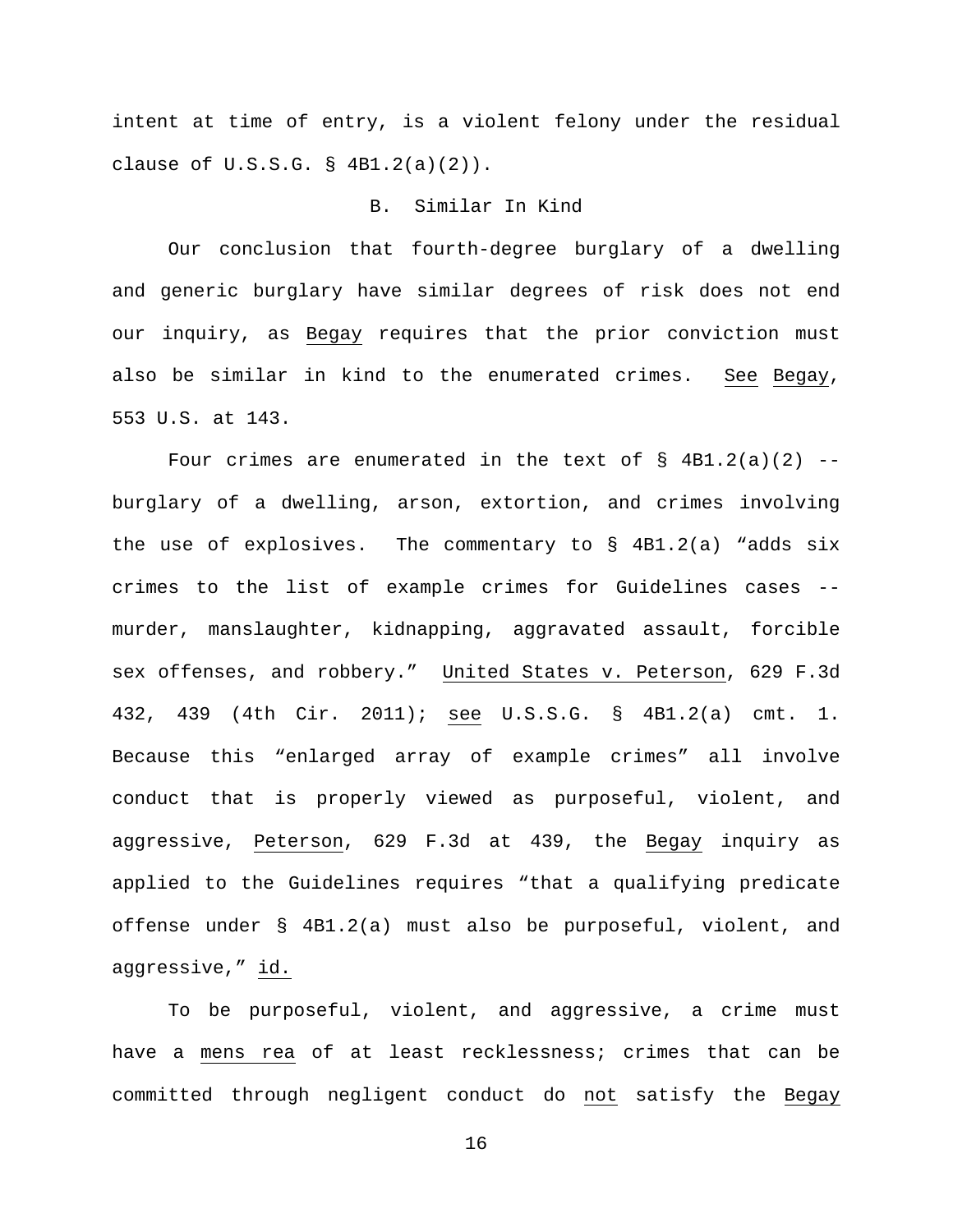inquiry. See id. at 439-40 (applying Begay to conclude that involuntary manslaughter under North Carolina law is not a crime of violence under the residual clause of  $U.S.S.G. \S$  4B1.2(a)(2) because the crime can be committed through negligent conduct); United States v. Rivers, 595 F.3d 558, 565 (4th Cir. 2010) (South Carolina blue-light statute not purposeful, aggressive, and violent under Begay because the statute "explicitly criminalizes a broad swath of unintentional conduct"). Relying on these principles, Martin argues that a violation of § 6- 205(a) cannot be characterized as purposeful because the statute can be violated by negligent conduct. We agree.

As Maryland's highest court has made clear, the statute at issue in this case requires proof of the defendant's "general criminal intent to break and enter" the dwelling. Warfield v. State, 554 A.2d 1238, 1250 (Md. 1989) (considering § 6-205(a)'s substantively identical statutory predecessor). Thus, "to be culpable" under the statute, the defendant must have entered the dwelling "with an awareness that it was unwarranted -- lacking authority, license, privilege, invitation, or legality." Id. at 1251.

The Warfield court explained that the statute's knowledge requirement "is designed primarily to exclude from criminal liability both the inadvertent trespasser and the trespasser who believes that he has received an express or implied permission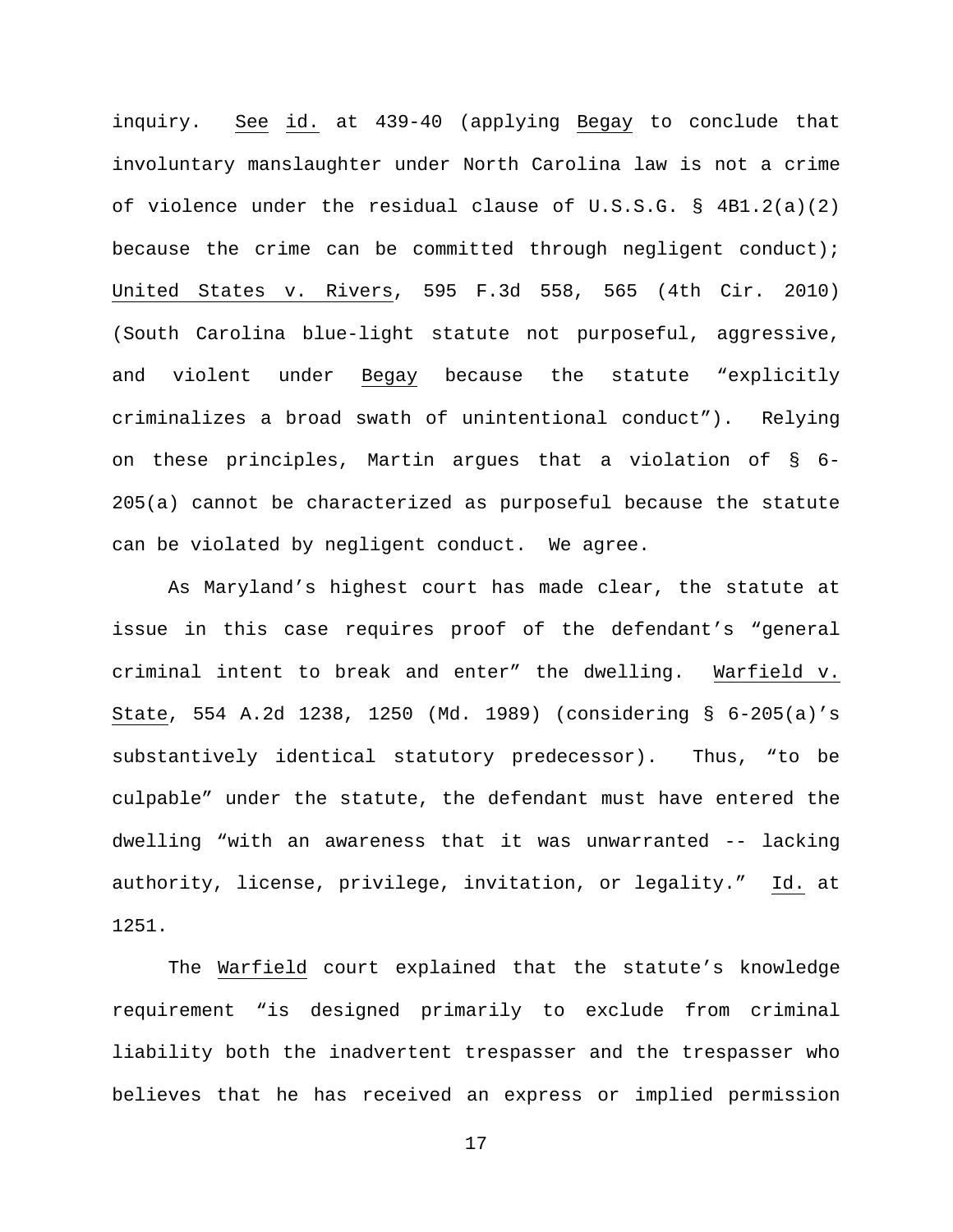to enter or remain." Id. at 1250 (quoting Model Penal Code § 221.2 (1985)). Accordingly, it is an affirmative defense to a § 6-205(a) charge "if the actor reasonably believed that the owner of the premises would have licensed him to enter." Green v. State, 705 A.2d 133, 139 (Md. Ct. Spec. App. 1998) (internal quotation marks and alterations omitted)); see also Warfield, 553 A.2d at 1251 ("To make culpable the inadvertent trespasser and the trespasser who entertains a reasonable belief that his conduct was proper would be unreasonable, illogical, inconsistent with common sense, and contrary to the interests of justice." (emphasis added)).

Because the defense requires a reasonable belief of permission to enter the dwelling, a defendant who unreasonably believed that he had permission to enter would be guilty under § 6-205(a). That is, a defendant who reasonably believed that he had permission to enter would not have the awareness that his entry was unwarranted, while a defendant who unreasonably believed he had permission would be deemed to be aware that his entry was unwarranted. It is therefore clear that a conviction under § 6-205(a) may be based on negligent rather than intentional conduct. See Bane v. State, 533 A.2d 309, 317 (Md. Ct. Spec. App. 1987) (Because "breaking and entering involves no felonious or larcenous intent, it is a crime of general intent that includes within its scope a variety of acts, including some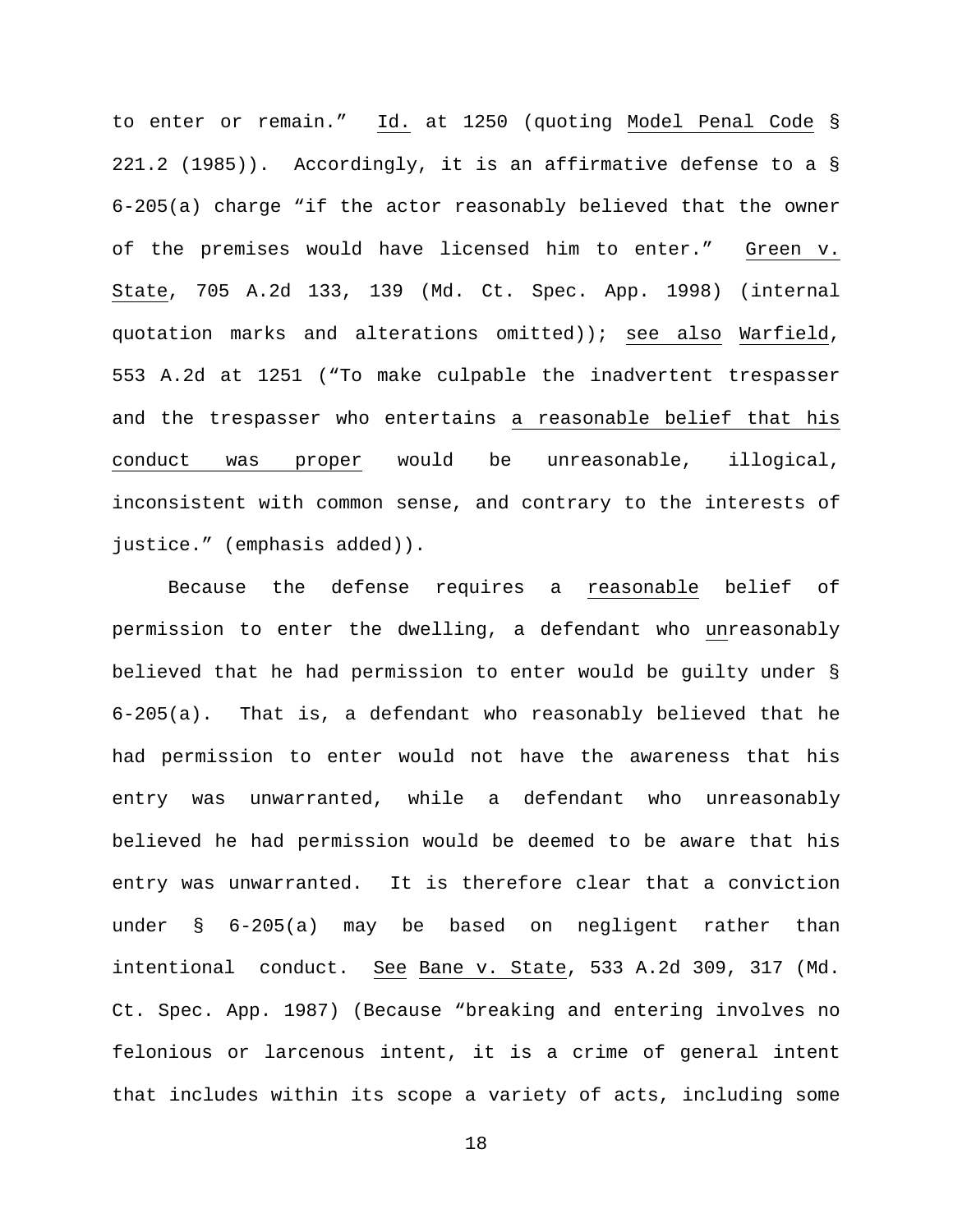that are reckless or negligent. A conviction for that offense may result either from a well-planned scheme-or merely rash, impetuous conduct of a defendant." (citation omitted)). And because the statute may be violated by negligent conduct, a violation of § 6-205(a) is not purposeful and thus is not similar in kind to the Guidelines' enumerated crimes. Martin's 2009 conviction under § 6-205(a) therefore cannot be treated as a crime of violence under the residual clause of U.S.S.G. § 4B1.2(a)(2). See Peterson, 629 F.3d at 439; Rivers, 595 F.3d at 565.

### IV.

Although we conclude that Md. Code Ann., Crim. Law § 6- 205(a) proscribes conduct that presents a degree of risk of physical injury that is roughly similar to the risk of injury posed by generic burglary, the statute can be violated by negligent conduct and therefore is not similar in kind to the offenses enumerated in § 4B1.2 of the Sentencing Guidelines. The district court therefore erred by treating Martin's 2009 conviction for violating § 6-205(a) as a crime of violence under the residual clause of  $U.S.S.G. \$ §  $4B1.2(a)(2).$ <sup>[3](#page-18-0)</sup> Accordingly, we

<span id="page-18-0"></span> <sup>3</sup> Martin also contends that the residual clause is unconstitutionally vague. That argument, however, has already been rejected by this court and by the Supreme Court. See Sykes v. United States, 131 S. Ct. 2267, 2277 (2011) (Although the "general and qualitative" nature of the residual clause "may at (Continued)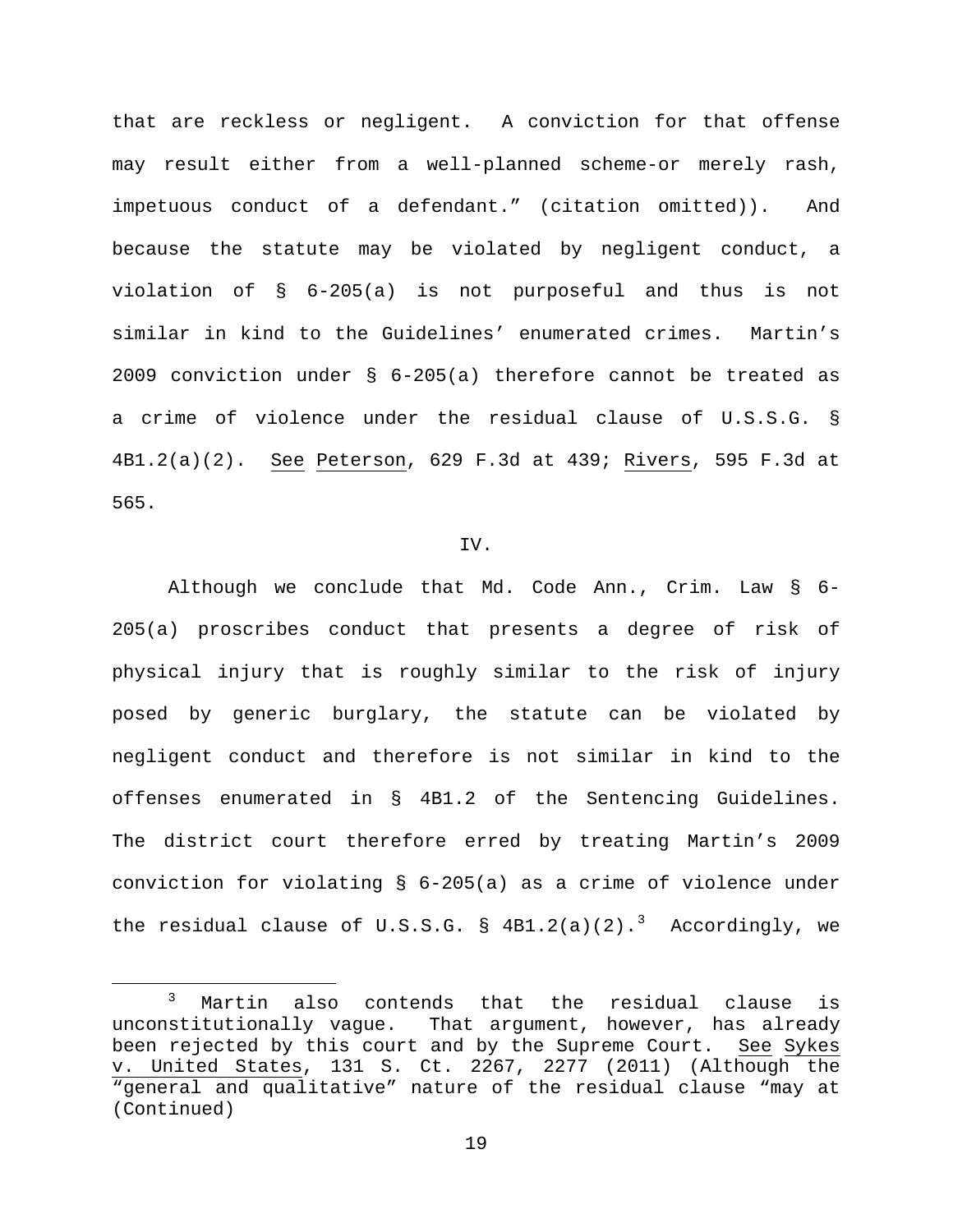hereby vacate Martin's sentence and remand for resentencing consistent with this opinion.

VACATED AND REMANDED

Ĩ.

times be . . . difficult for courts to implement," the residual clause "states an intelligible principle and provides guidance that allows a person to conform his or her conduct to the law." (internal quotation marks omitted)); United States v. Hudson, 673 F.3d 263, 268–69 (4th Cir.) ("[T]he Supreme Court has consistently declined to find the residual clause void for vagueness."), cert. denied, 133 S. Ct. 207 (2012).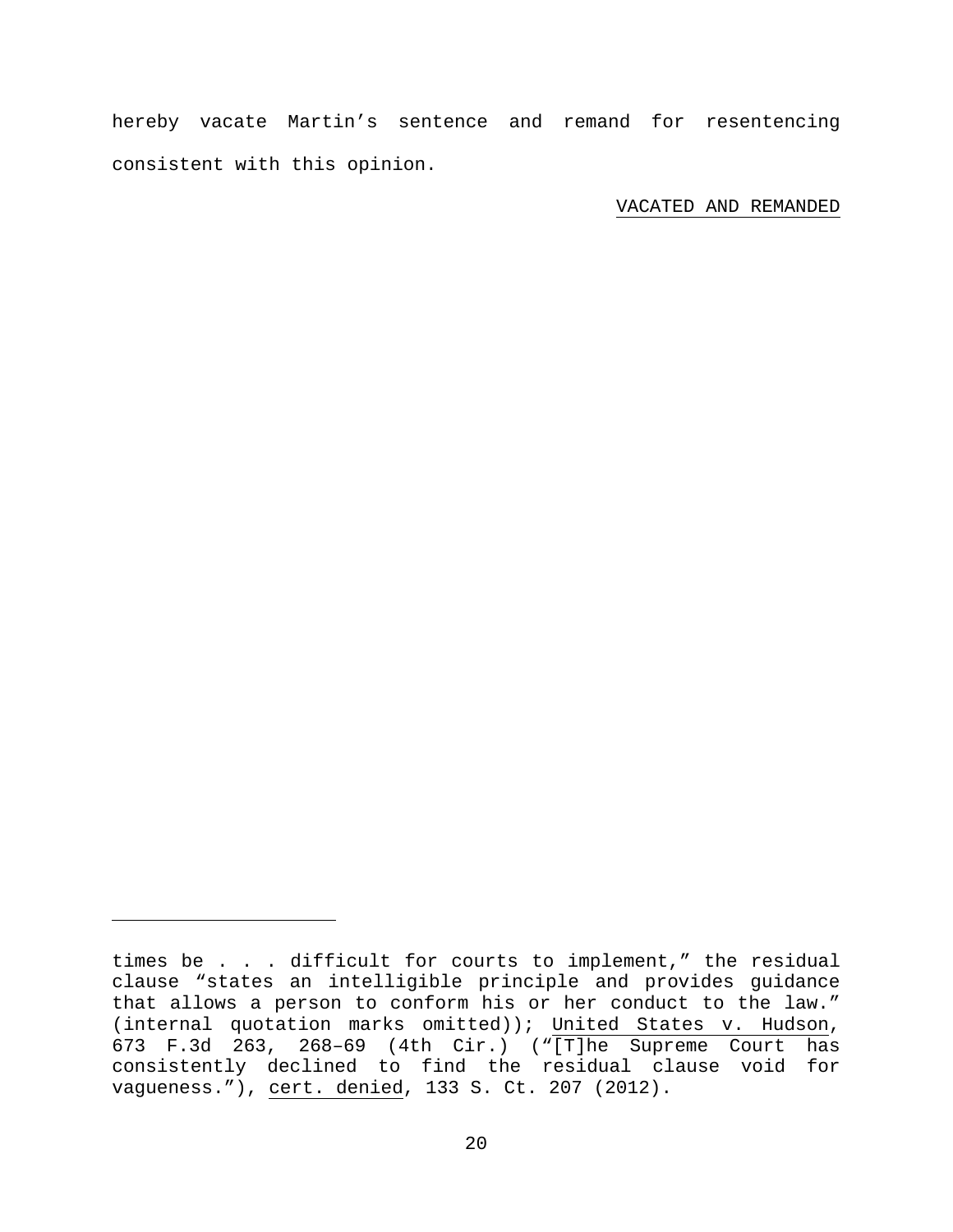DIAZ, Circuit Judge, concurring:

This case raises a vexing question regarding the application of the crime of violence enhancement found in the Guidelines: To what extent does Begay's<sup>[1](#page-20-0)</sup> "similar in kind" test for analyzing offenses under the residual clause survive Sykes <u>v. United States</u>, 131 S. Ct. [2](#page-20-1)267 (2011)? $^{2}$  Specifically, would the Supreme Court apply that test in determining whether Martin's fourth degree burglary conviction under Maryland law qualifies as a crime of violence? Or would the Court again change course? $3^3$  $3^3$ 

Were I writing on a cleaner slate, I would stop after applying the "degree of risk" test the Chief Judge posits in Part III.A of his opinion and find that Martin's fourth degree burglary conviction is for a crime of violence under the residual clause. This is so because the offense poses a risk of

 $1$  Begay v. United States, 553 U.S. 137 (2008).

<span id="page-20-1"></span><span id="page-20-0"></span> $2$  As the Chief Judge notes, "[w]e rely on precedents addressing whether an offense is a crime of violence under the Guidelines interchangeably with precedents evaluating whether an offense constitutes a violent felony under the Armed Career Criminal Act." See United States v. Carthorne, 726 F.3d 503, 511 n.6 (4th Cir. 2013), cert. denied, 134 S. Ct. 1326 (2014) (internal quotation marks omitted).

<span id="page-20-2"></span><sup>&</sup>lt;sup>3</sup> The Supreme Court has granted certiorari in United States v. Johnson, 526 F. App'x 708 (8th Cir. 2013) (unpublished), on the issue of whether possession of a short-barreled shotgun is a violent felony under the Armed Career Criminal Act. Perhaps this case will give the Court an opportunity to clarify Begay's continued vitality after Sykes.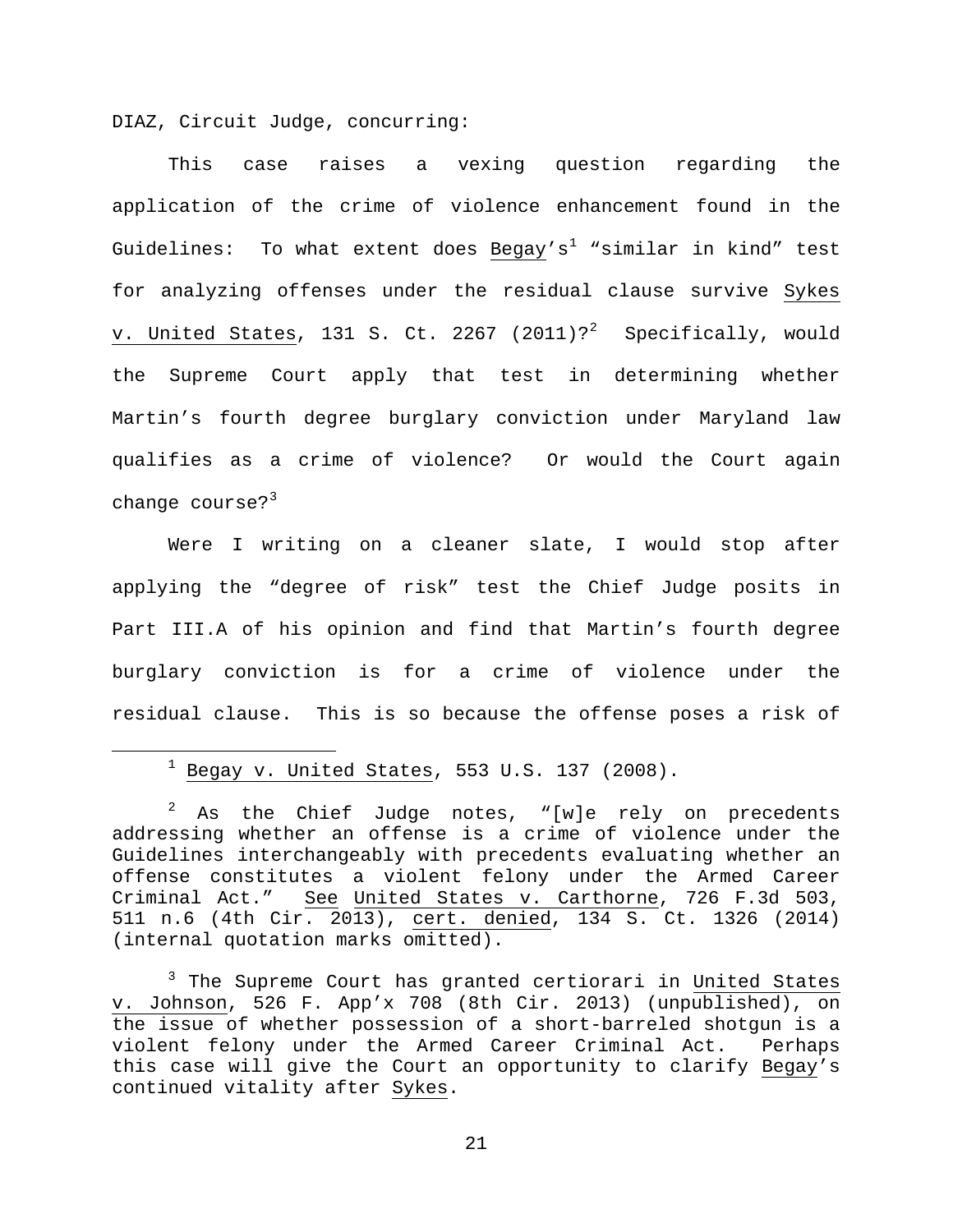physical injury comparable to the risk posed by generic burglary. See James v. United States, 550 U.S. 192, 203 (2007).

But, as the Chief Judge explains, it appears we must also apply Begay's teaching here, which requires that we consider whether the offense conduct is "similar in kind" to the residual clause's enumerated offenses--i.e., whether the offense is "purposeful, violent, and aggressive." See 553 U.S. at 143-45. Because negligent conduct is all that is needed in Maryland to convict someone for breaking and entering the dwelling of another, the crime does not always involve the purposeful, violent, and aggressive conduct that is typical of the Guidelines' enumerated crimes. Thus, I am compelled to agree with the Chief Judge that Martin's sentence was improperly enhanced.

"[T]o put it mildly," the residual clause is "not a model of clarity." See James, 550 U.S. at 217 (Scalia, J., dissenting). The clause "is nearly impossible to apply consistently," and the Supreme Court's jurisprudence "has created numerous splits among the lower federal courts." See Chambers v. United States, 555 U.S. 122, 133 (2009) (Alito, J., concurring in the judgment); cf. United States v. Vann, 660 F.3d 771, 797 (4th Cir. 2011) (en banc) (Davis, J., concurring) ("At the end of the day, it may well be that Justice Scalia is right: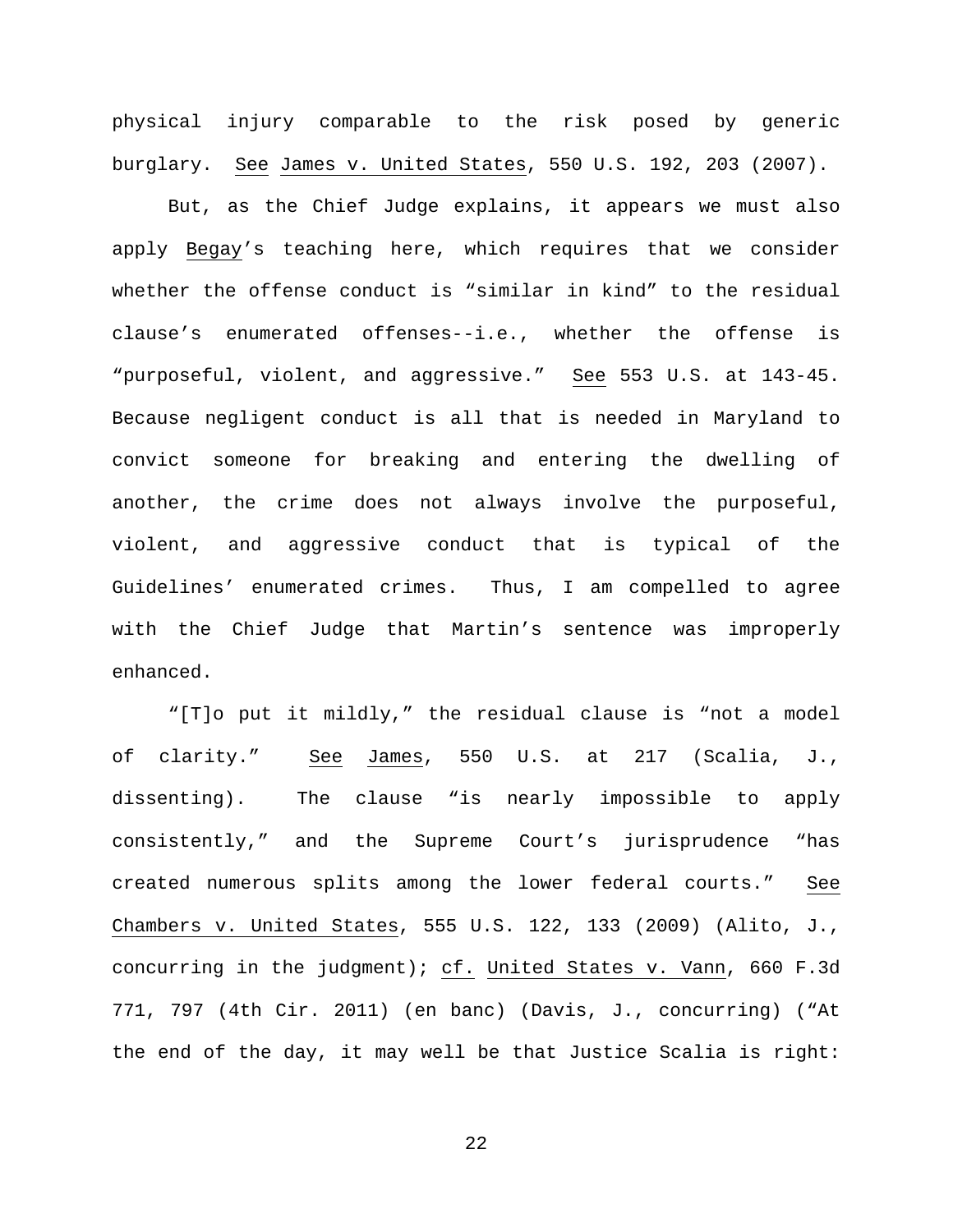that the residual clause of the Armed Career Criminal Act is unconstitutionally vague.")

The Supreme Court has struggled mightily to make sense of this sphinx-like provision, but the clause remains an elusive target. We are told that a prior conviction triggers the sentencing enhancement when "the risk posed by [the offense at issue] is comparable to that posed by its closest analog among the enumerated offenses." See James, 550 U.S. at 203 (majority opinion). But, at least in some cases, the offense must also be "roughly similar, in kind as well as in degree of risk posed, to the [enumerated] examples." See Begay, 553 U.S. at 143. To be roughly similar in kind, the crime must be "purposeful, violent, and aggressive." See id. at 145. Fear not though, because "[i]n many cases the purposeful, violent, and aggressive inquiry will be redundant with the inquiry into risk." See Sykes, 131 S. Ct. at 2275. As Justice Scalia noted in dissent in Sykes, however, why the inquiry will often be redundant, and when it will not be, "are not entirely clear."<sup>[4](#page-22-0)</sup> See 131 S. Ct. at 2285.

To further complicate matters, the Court in Sykes emphasized that "Begay involved a crime [(driving under the

<span id="page-22-0"></span> <sup>4</sup> In her separate dissent, Justice Kagan (joined by Justice Ginsberg) suggested that "[the purposeful, violent, and aggressive test] will make a resurgence--that it will be declared non-redundant--the next time the Court considers a crime, whether intentional or not, that involves risk of injury but not aggression or violence."). See id. at 2289 n.1.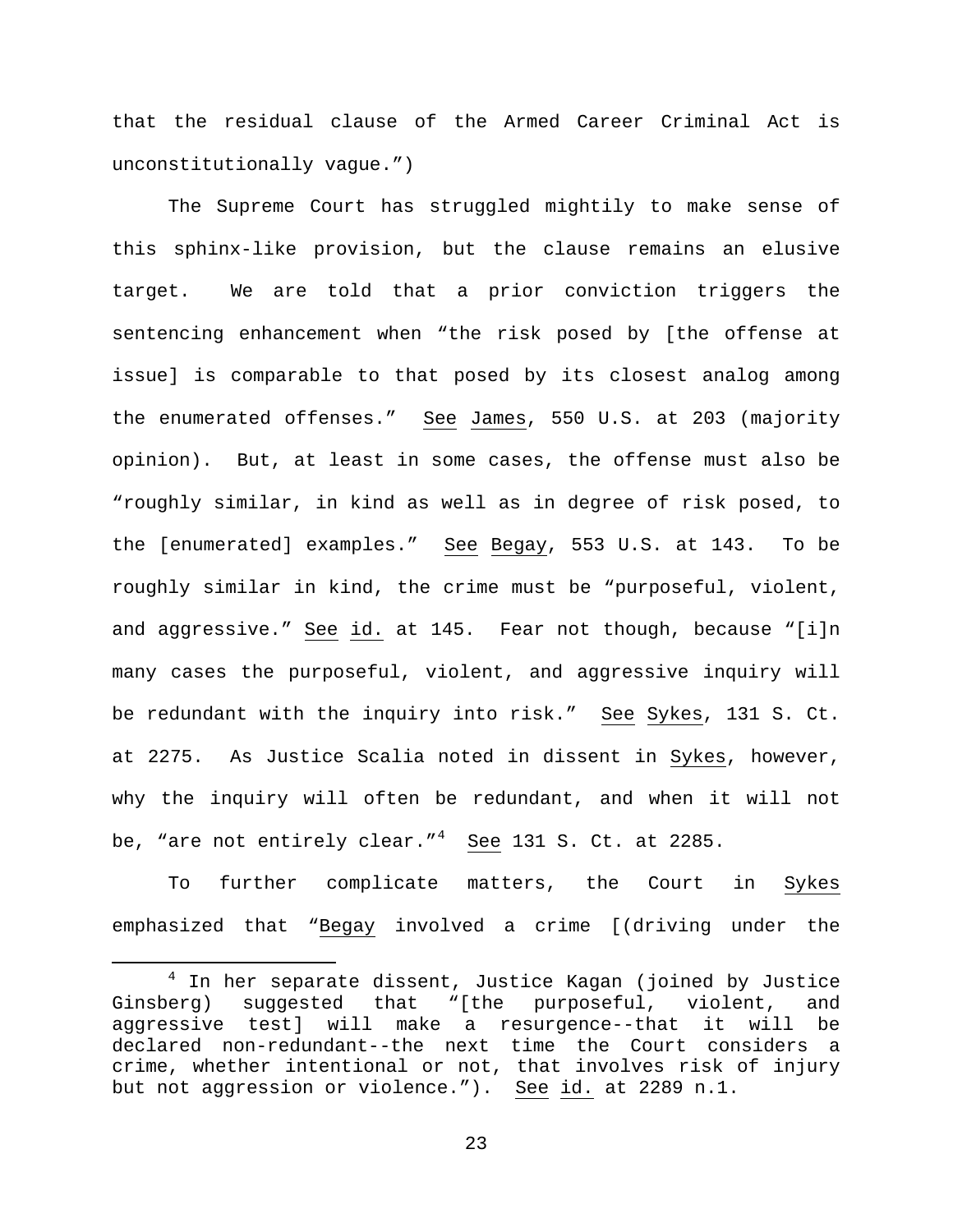influence)] akin to strict liability, negligence, and recklessness crimes; and the purposeful, violent, and aggressive formulation was used in that case to explain the result." Id. at 2276 (majority opinion). That statement, however, leaves open a question implicated here--whether Begay applies to all strict liability, recklessness, and negligence offenses.

I am not absolutely confident that the Court would actually apply Begay in this instance, but neither can I discount the possibility. I therefore join the Chief Judge's opinion.<sup>[5](#page-23-0)</sup>

Beyond this case, however, "[t]he Court's ever-evolving interpretation of the residual clause will keep defendants and judges guessing for years to come." Id. at 2287 (Scalia, J., dissenting). I urge Congress or the Court to shed light on this "black hole of confusion and uncertainty." See Vann, 660 F.3d at 787 (Agee, J., concurring).

<span id="page-23-0"></span> <sup>5</sup> I do so notwithstanding Judge O'Grady's fine dissent, which does not lack for persuasive force. His analysis confirms the substantial challenge that judges face in deciding when a prior conviction is for a crime of violence.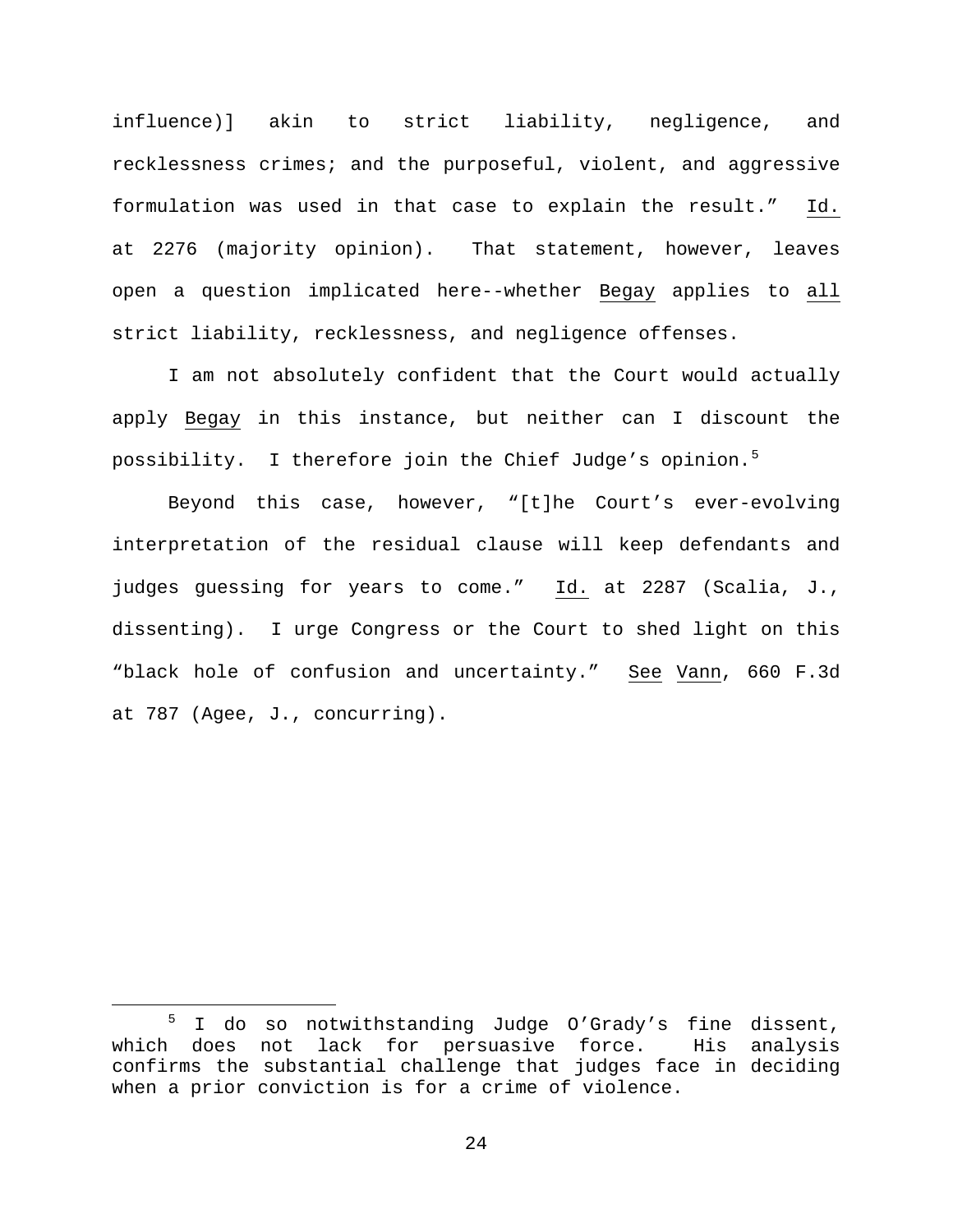O'GRADY, District Judge, dissenting:

In this case we are called to decide whether Appellant Romelus Martin properly received a sentence enhancement under U.S.S.G. § 2K2.1(a)(2) for having two prior convictions for crimes of violence as defined by U.S.S.G. § 4B1.2. Specifically, Martin argues that the district court's categorization of his 2009 Maryland conviction for fourth degree burglary as a "crime of violence" was improper because it does not proscribe "purposeful, violent, and aggressive" conduct that is similar in kind to the offenses enumerated in  $\S$  4B1.2(a)(2). As Judge Diaz noted, the federal courts of appeals have struggled to consistently apply the residual clause in the wake of Begay and Sykes. The extent to which Begay's "similar in kind" requirement survived Sykes remains highly uncertain, and I join in Judge Diaz's call for clarity from Congress or the Court.<sup>[1](#page-24-0)</sup> However, because I find that our precedents and those of the Supreme Court compel the conclusion that breaking and entering a dwelling is a "crime of violence" under § 4B1.2, I respectfully dissent and would affirm the sentence imposed by the district court.

<span id="page-24-0"></span> $1$  The Supreme Court will have an opportunity to address the status of Begay next term in United States v. Johnson, 526 F. App'x 708 (8th Cir. 2013), in which certiorari was recently granted on the issue of whether possession of a short-barreled shotgun is a violent felony under the ACCA.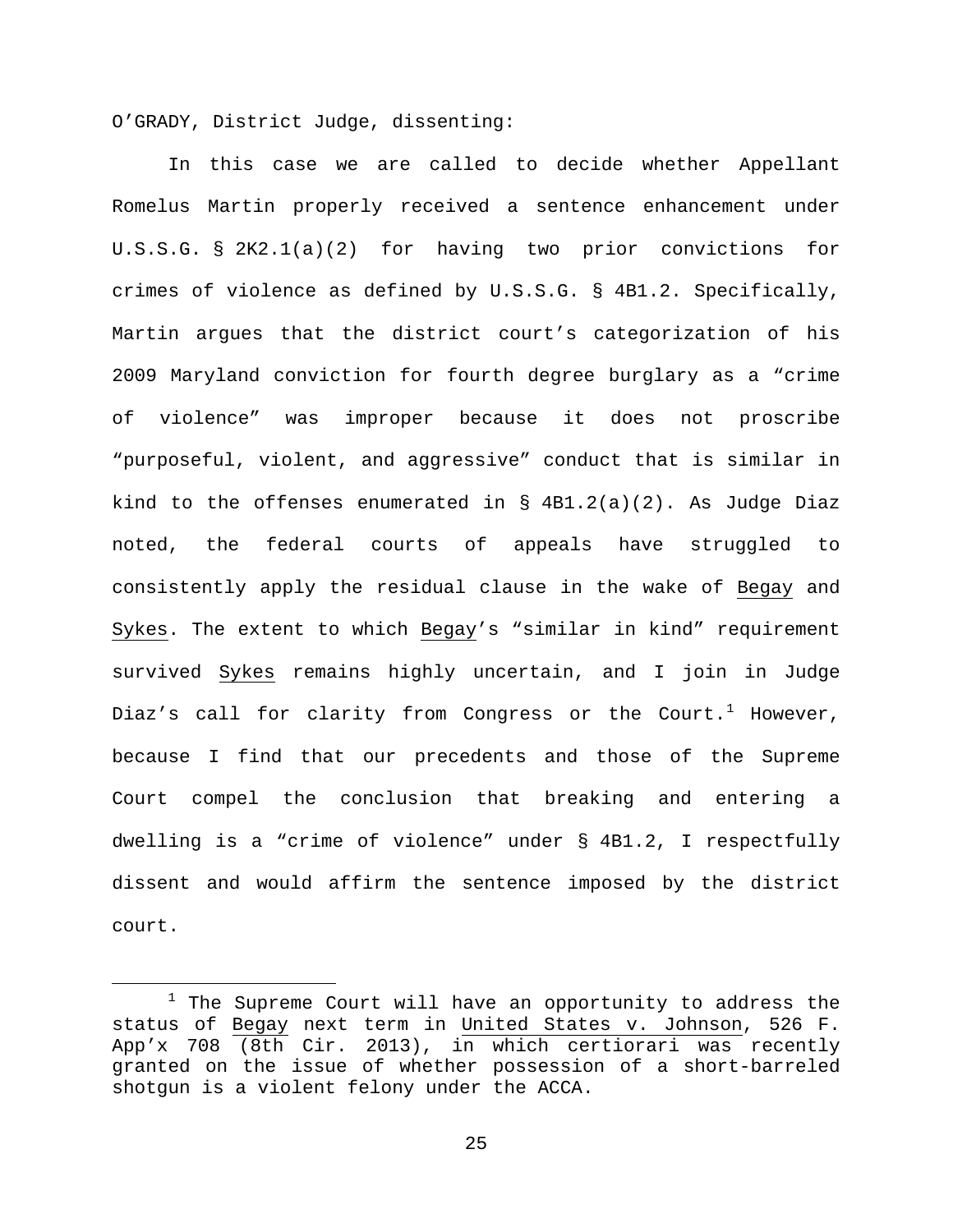I am in agreement, as is Judge Diaz, with Section III(A) of the majority opinion, in which the Chief Judge deftly analyzes this case under the "degree of risk" test utilized by the Supreme Court in James and Sykes. In 2009, Martin was convicted in Maryland of "break[ing] and enter[ing] the dwelling of another" in violation of Maryland Code Ann., Crim. Law § 6- 205(a). Because this crime creates "the possibility of a faceto-face confrontation between the burglar and a third party," James v. United States, 550 U.S. 192, 203 (2007), it poses a risk of physical injury comparable to the risk arising from a generic, Taylor burglary, even in the absence of a specific intent element. Therefore, under the familiar "degree of risk" analysis, each of us agrees that Maryland fourth degree burglary of a dwelling constitutes a crime of violence under the Guidelines.

In Begay v. United States, 553 U.S. 137 (2008), the Supreme Court added a layer to the "degree of risk" test as it considered whether a prior conviction for driving under the influence was a crime of violence under the § 4B1.2's residual clause. Although the Court found that DUI presents a serious potential risk of physical injury (and therefore might have satisfied the James "degree of risk" test), it nonetheless held that DUI did not qualify as a crime of violence. The Court

I.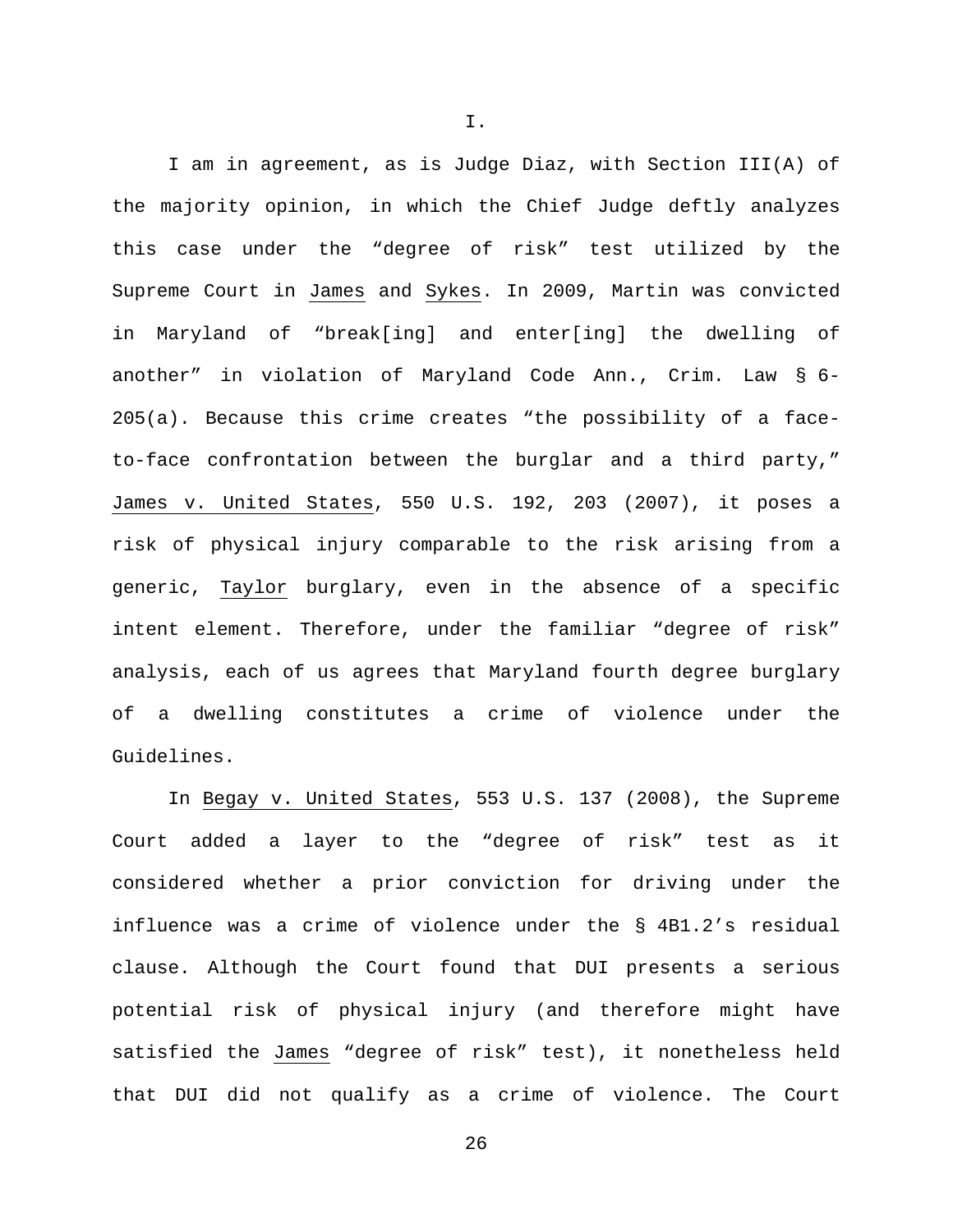reasoned that unlike the crimes enumerated in § 4B1.2(a)(2), which all "typically involve purposeful, violent, and aggressive conduct," driving under the influence is a strict liability crime. Because DUI does not require "any criminal intent at all," 553 U.S. at 145, the Court found that it was not sufficiently "similar in kind" to the enumerated offenses to constitute a crime of violence under the Guidelines. Id. at 143 (punctuation omitted).

Three years later in Sykes v. United States, 131 S. Ct. 2267 (2011), the Court revisited the residual clause, holding that a conviction for knowingly or intentionally "flee[ing] from a law enforcement officer" in a vehicle was categorically a crime of violence under 18 U.S.C. § 9[2](#page-26-0)4(e).<sup>2</sup> In Sykes, the Court retreated from Begay's "similar in kind" requirement and found that a "degree of risk" analysis alone was sufficient to resolve the case. Writing for the majority, Justice Kennedy stressed that Begay was "[t]he sole decision of this Court concerning the reach of ACCA's residual clause in which risk was not the dispositive factor," and observed that the phrase "purposeful, violent, and aggressive" had "no precise textual link to the

<span id="page-26-0"></span> $2$  As the Chief Judge notes, the definition of "crime of violence" in this circuit is informed interchangeably by cases decided under the Guidelines (U.S.S.G. § 4B1.2(a)(2)) and under nearly identical language in the Armed Career Criminal Act (18 U.S.C. § 924(e)). See United States v. Mobley, 687 F.3d 625, 628 n.3 (4th Cir. 2012), cert. denied, 133 S. Ct. 888 (2013).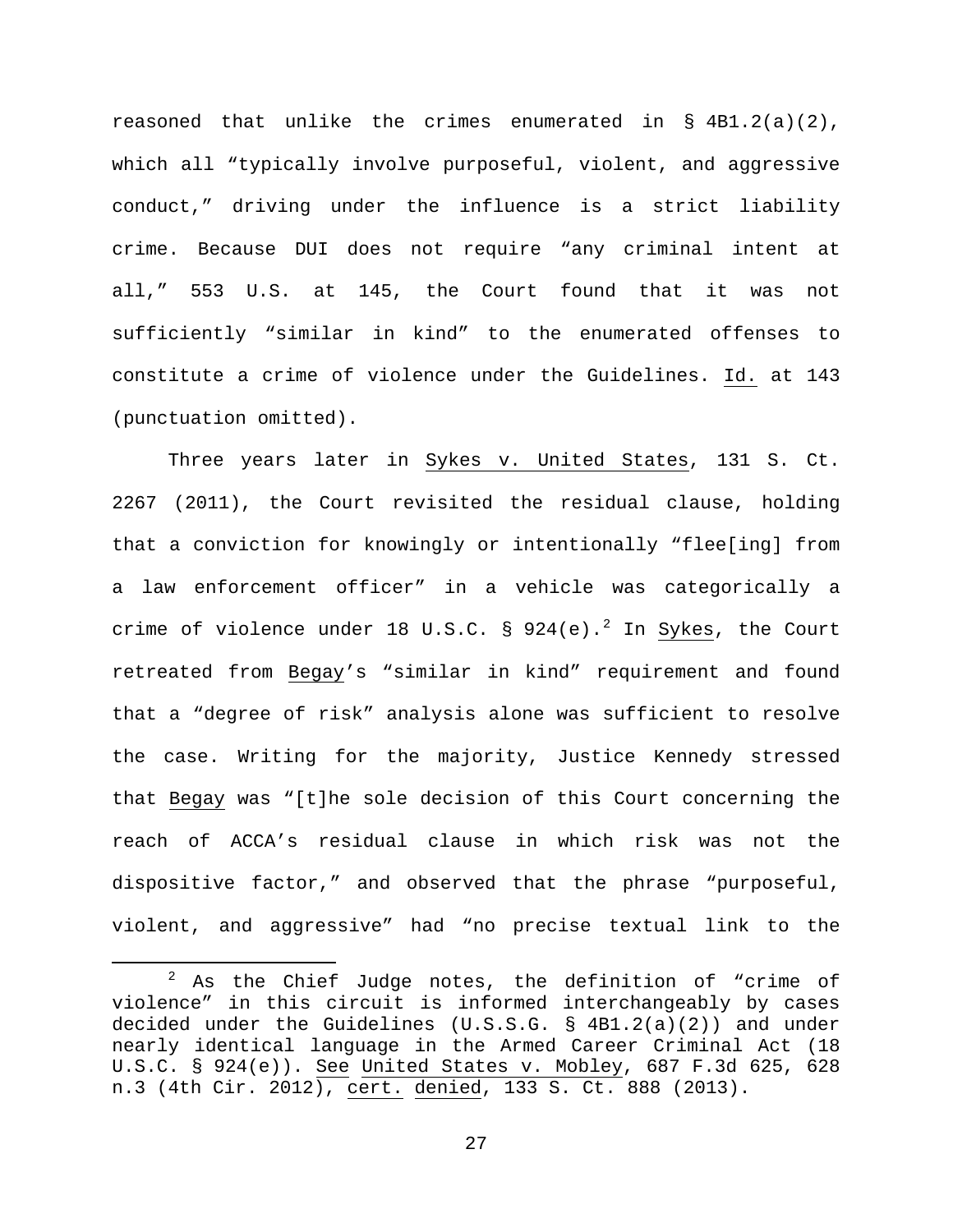residual clause." 131 S. Ct. at 2275. The majority explained that in contrast to Begay, in which the Court dealt with DUI ("a crime akin to strict liability, negligence, and recklessness crimes" that does not require any criminal intent), the Indiana statute at issue in Sykes had "a stringent *mens rea* requirement" of knowledge or intent. Id. at 2275–76. The Court thus found that because the vehicular flight statute proscribed inherently risky conduct and required a criminal mens rea, the "purposeful, violent, and aggressive" test that was used to explain the result in Begay had no bearing on the case. Id. ("As between the two inquiries, risk levels provide a categorical and manageable standard that suffices to resolve the case before us.").

In the aftermath of Sykes, the courts of appeals have varied in their treatment of Begay's "similar in kind" test. Some courts have suggested that Begay may not have survived Sykes at all. See, e.g., United States v. Sandoval, 696 F.3d 1011, 1016–17 n. 8 (10th Cir. 2012) ("[I]t is hard to say whether the Begay test survived  $\frac{System}{System}$ . . . . . "). See also United States v. Honeycutt, 2011 WL 2471024, at \*4 (S.D. W. Va. 2011) ("Even as to such 'strict liability, negligence, and recklessness crimes,' however, it is far from clear that the Supreme Court is still committed to the Begay test."). Most courts, as observed by the Chief Judge, have continued to apply Begay's "similar in kind" test only to strict liability,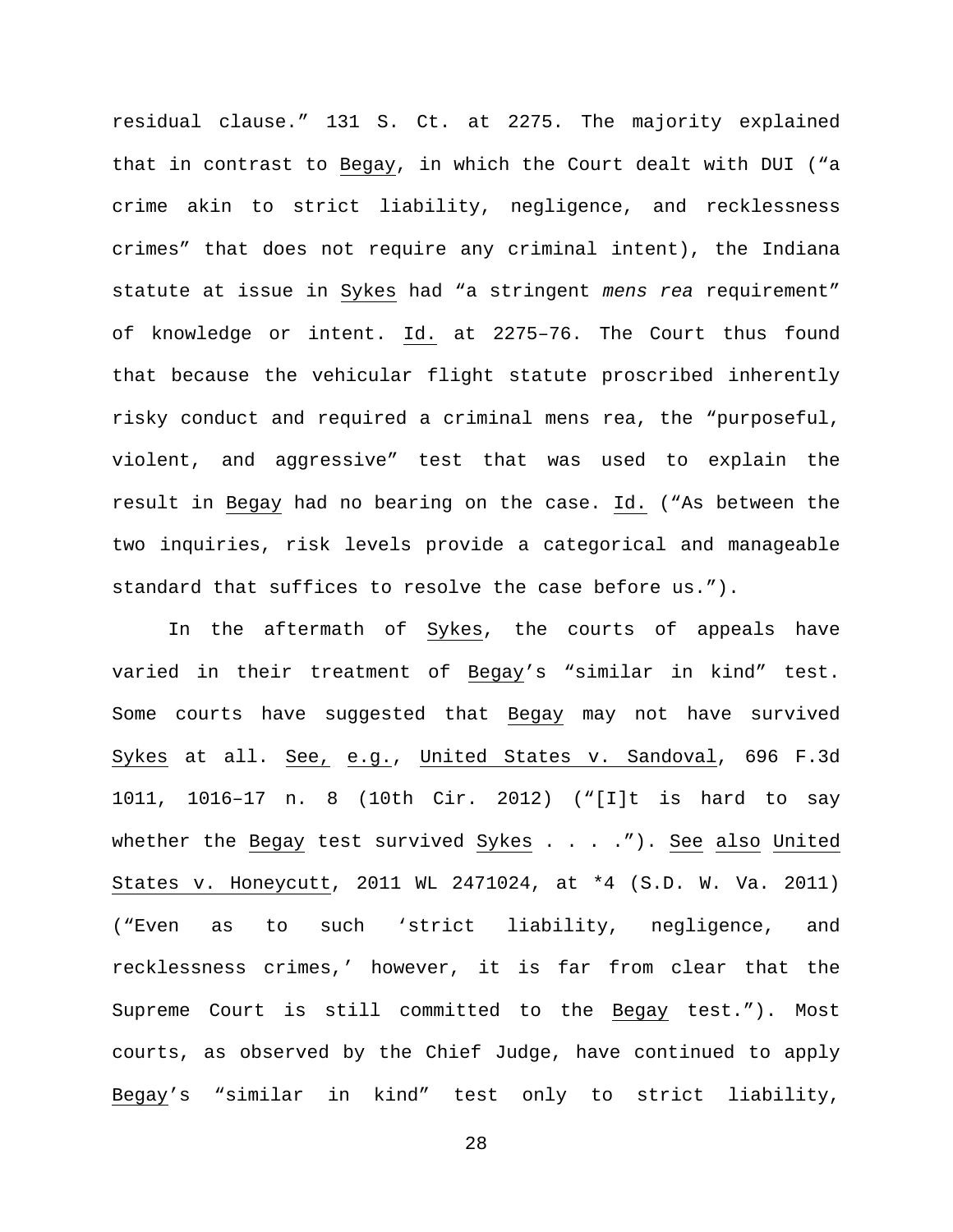negligence, and recklessness crimes. See United States v. Chitwood, 676 F.3d 971, 979 (11th Cir. 2012) (collecting cases). Because I find that the Fourth Circuit has taken that path and that burglary of a dwelling under § 6-205(a) is not a strict liability, negligence, or recklessness crime, I must depart from the conclusion reached by the majority.<sup>[3](#page-28-0)</sup>

## II.

Although this circuit has continued to make reference to Begay's "similar in kind" test in residual clause cases after Sykes, we have not uniformly (or even consistently) treated it as a counterpart to the "degree of risk" test. In our most recent residual clause case, this Court held that "[t]he appropriate 'analysis should focus on the level of risk associated with the previous offense of conviction, *notwithstanding* the purposeful, violent, and aggressive conduct stressed by the Begay Court in the context of a strict liability offense.'" United States v. Hemingway, 734 F.3d 323, 338 (4th Cir. 2013) (emphasis added) (quoting United States v. Vann, 660 F.3d 771, 780 (4th Cir. 2011) (King, J., concurring)). The Court

<span id="page-28-0"></span> <sup>3</sup> However, even if Begay survived Sykes in its entirety and continues to apply in *all* residual clause cases in this circuit, I would still find that under Supreme Court and Fourth Circuit precedent, Maryland fourth degree burglary of a dwelling is "purposeful, violent, and aggressive" and therefore a "crime of violence" under Begay's "similar in kind" analysis. See infra Part III.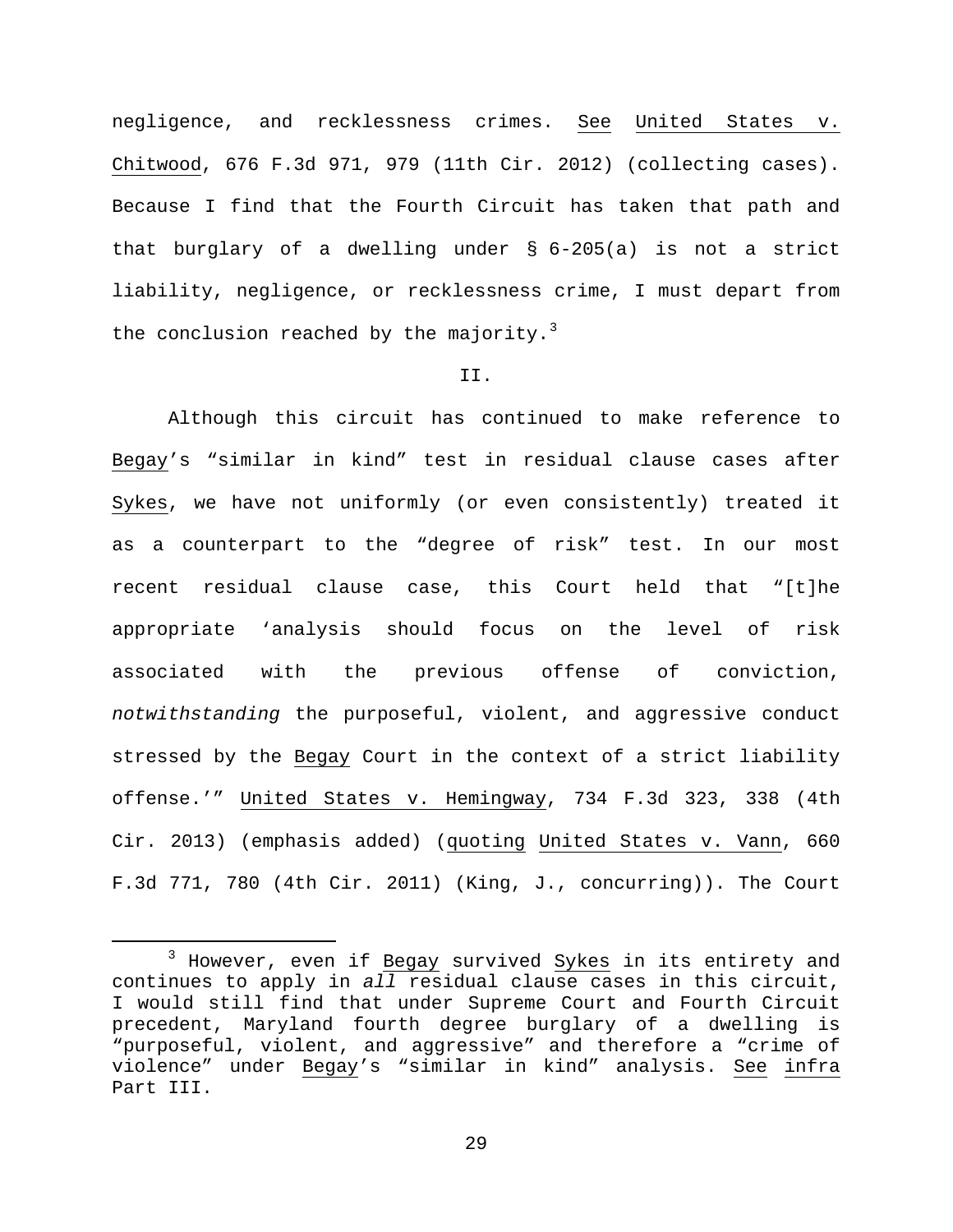went on to explain that "[i]n short, Sykes makes clear that Begay did not substitute the 'purposeful, violent, and aggressive' inquiry for the analysis of risk that is already identified in the residual clause." Id. In another 2013 case, United States v. Carthorne, 726 F.3d 503, 513–15 (4th Cir.), we also remained singularly focused on the "degree of risk" analysis, only once citing to Begay in a footnote.<sup>[4](#page-29-0)</sup> See also United States v. Davis, 689 F.3d 349, 357–58 (4th Cir. 2012) (reciting Begay's "purposeful, violent, and aggressive" language, but analyzing the statute based on the "dispositive question": "whether such conduct presents a serious potential risk of physical injury to another").

In other post-Sykes residual clause cases, this Court has sidestepped the "similar in kind" test altogether. For example, in United States v. Hudson, our analysis revolved only around the "degree of risk" approach without any consideration of the "similar in kind" or "purposeful, violent, and aggressive" tests. 673 F.3d 263, 266–69 (4th Cir. 2012). See also United

<span id="page-29-0"></span><sup>&</sup>lt;sup>4</sup> After resolving the case exclusively under the "degree of risk" analysis, the Court referred briefly to the "purposeful, violent, and aggressive" test only to observe that it would have reached the same conclusion under that standard. 726 F.3d at 515 n.12. The only case the Carthorne Court cited for the application of the Begay test in our circuit was United States v. Thornton, a pre-Sykes case in which we applied Begay's reasoning to the strict liability offense of statutory rape. 554 F.3d 443, 448 (4th Cir. 2009).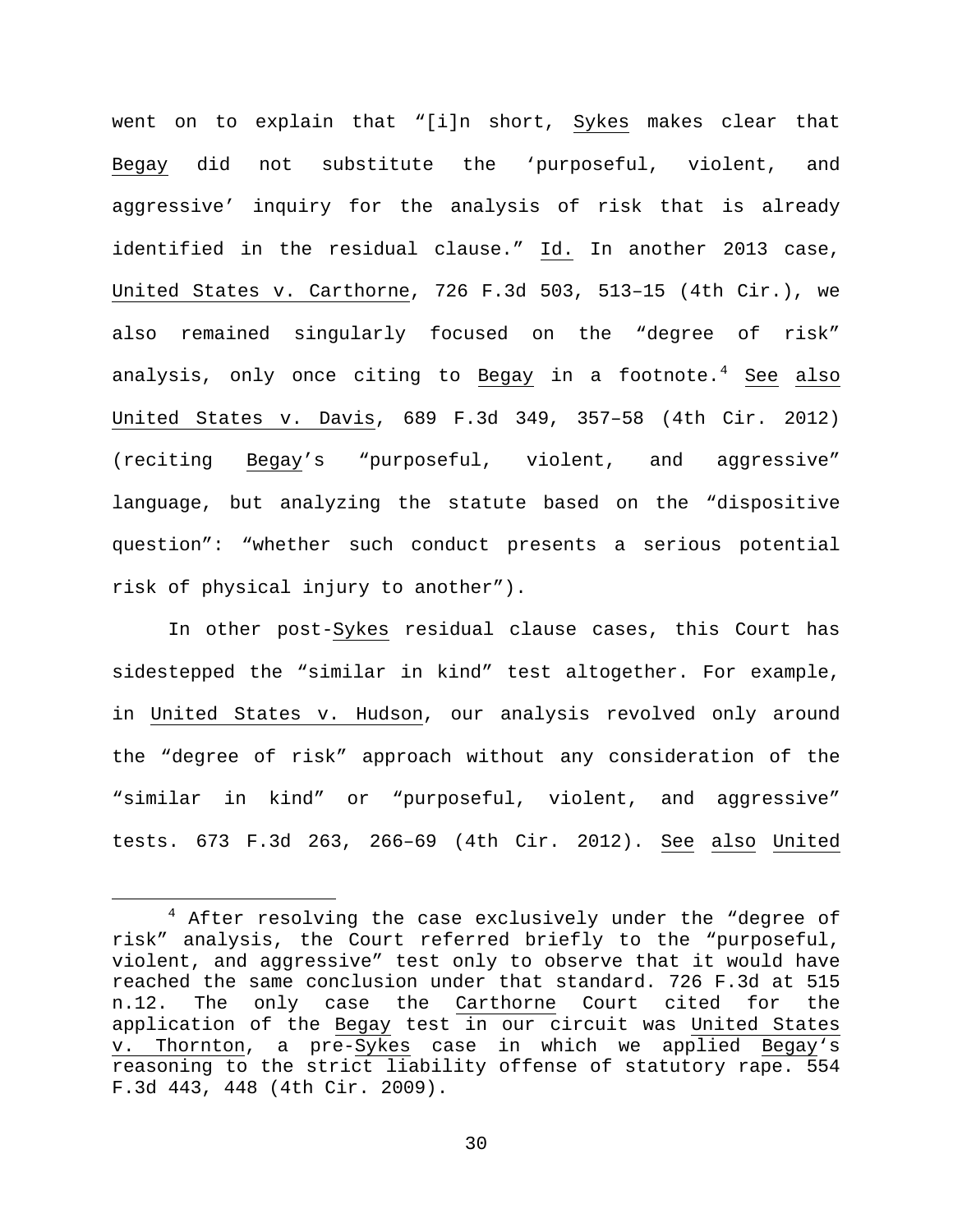States v. Tillery, 702 F.3d 170, 176–77 (4th Cir. 2012) (holding that the inherent risk of physical injury that results from eluding police in a motor vehicle renders it a crime of violence, without any mention of Begay). There appears to be only one reported post-Sykes case in which this circuit employed both the "degree of risk" and "similar in kind" analyses, and that case supports the conclusion that crimes requiring knowledge (as § 6-205(a) does) are "purposeful" under Begay. See United States v. Mobley, 687 F.3d 625, 631 (4th Cir. 2012).

Ultimately, as Judge Wilkinson stated in United States v. Vann: "Sykes clarifies that the risk of physical harm need not necessarily arise from 'purposeful, violent, and aggressive' conduct to qualify as an ACCA predicate." 660 F.3d 771, 804 (4th Cir. 2011) (en banc) (Wilkinson, J., concurring). The mention of the Begay test in some of our post-Sykes decisions need not be taken as an indication that we have continued to apply the "similar in kind" requirement to all residual clause cases. Rather, while we recognize the continued relevance of Begay in some cases, we have not required that crimes of violence be "purposeful, violent, and aggressive" outside the context of strict liability, negligence, and recklessness offenses.<sup>[5](#page-30-0)</sup> Because

<span id="page-30-0"></span> <sup>5</sup> As we have focused almost exclusively on the "degree of risk" test in post-Sykes cases, it is unclear whether Begay's "similar in kind" requirement truly survives Sykes at all in (Continued)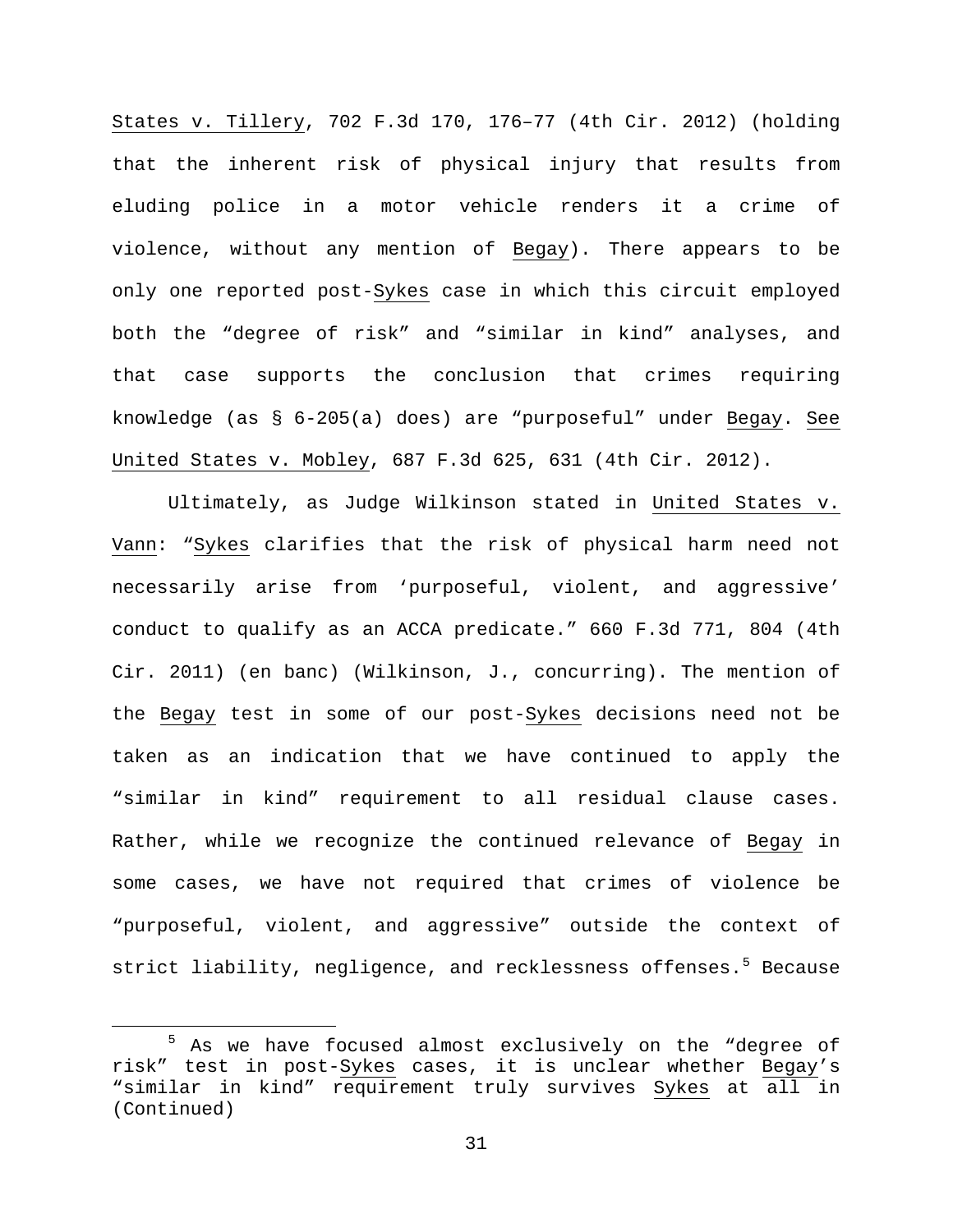Martin's Maryland conviction for fourth degree burglary requires a mens rea of knowledge, the Begay test does not apply and the degree of risk analysis, as it was in Sykes, is sufficient to resolve this case. However, even if Begay did apply to this statute, our precedents compel the conclusion that breaking and entering a dwelling *is* typically "purposeful, violent, and aggressive," and therefore is similar in kind to the offenses enumerated in § 4B1.2(a)(2).

## III.

Although there is no specific intent requirement in § 6- 205(a), Maryland fourth degree burglary is a *malum in se* crime that does require general criminal intent. Green v. State, 705 A.2d 133, 138 (Md. Ct. Spec. App. 1998). Specifically, Maryland courts have made clear that commission of fourth degree burglary under § 6-205(a) requires *knowing* unprivileged entry into the dwelling of another. One is therefore not culpable under the statute without "an awareness that [the entry] was unwarranted lacking authority, license, privilege, invitation, or legality." Warfield v. State, 554 A.2d 1238, 1251 (Md. 1989). It is not enough that a defendant intentionally breaks into another's

Ĩ.

this circuit. However, for purposes of this case I assume that in analyzing a strict liability, negligence, or recklessness offense, this circuit would require that the statute "typically involve purposeful, violent, and aggressive conduct" as set forth in Begay.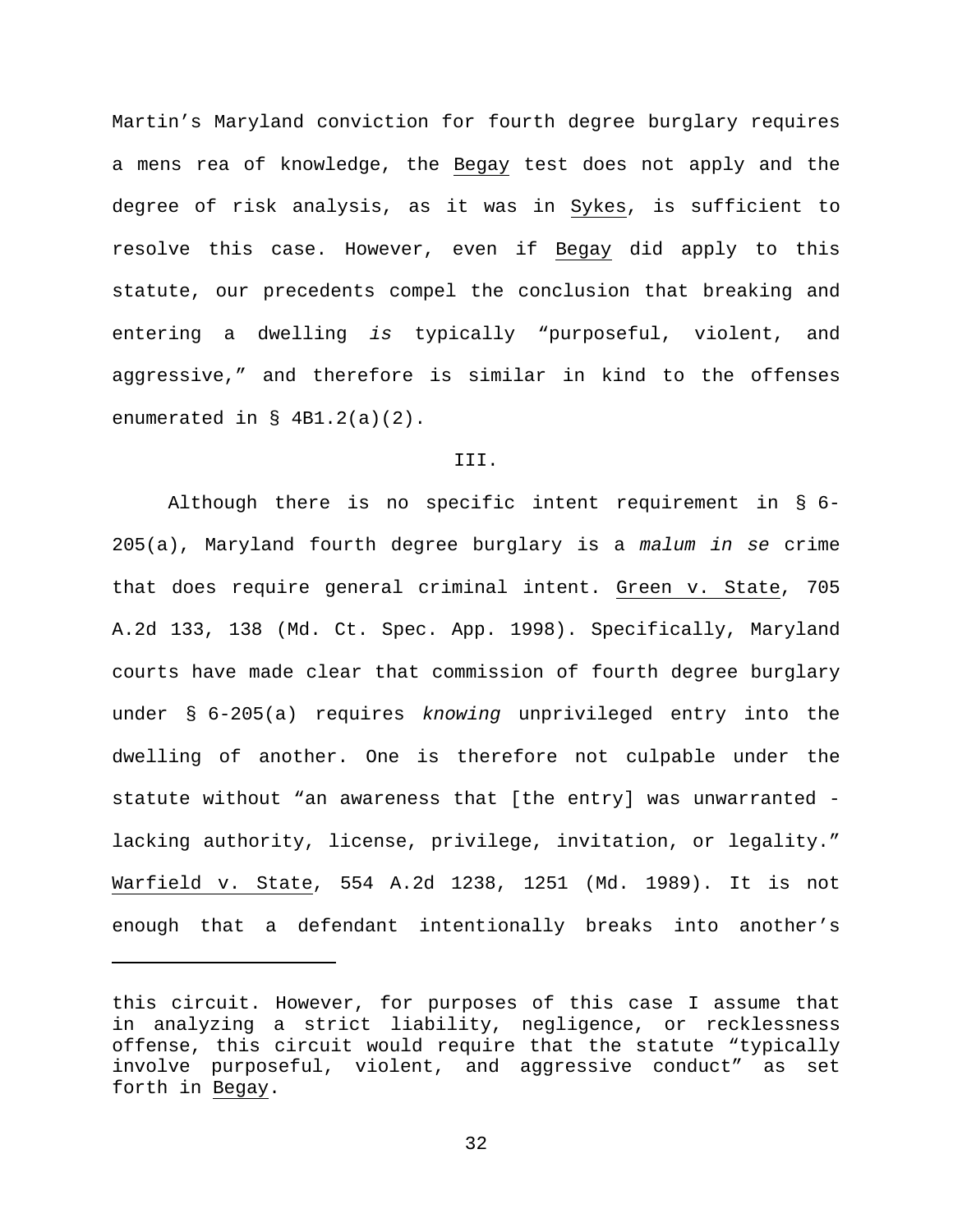dwelling; he must also be "aware of the fact that he is making an *unwarranted* intrusion." Id. at 1250. The Warfield court's approving citation to the Model Penal Code confirms that the mens rea required for commission of  $\S$  6-205(a) is "knowledge." Id. (clarifying that the knowledge requirement is designed "to *exclude* from criminal liability both the inadvertent trespasser and the trespasser who believes that he has received an express or implied permission to enter") (quoting 2 Model Penal Code & Commentaries § 221.2, Comment 2(a), at 88 (1980)) (emphasis added).

In Herd v. State, the Maryland Court of Special Appeals drove home the statute's knowledge requirement. 724 A.2d 693 (Md. Ct. Spec. App. 1999). After considering Warfield and Green, the court emphasized that although fourth degree burglary is a general intent crime, "the mens rea must, indeed, be criminal." Id. at 700. Without a knowledge requirement, the statute would "ensnare with undiscriminating tentacles all sorts of actors whom the Legislature never intended to treat as criminal." Id. at 701. It is therefore clear that § 6-205(a) does not criminalize accidental or negligent acts, and is readily distinguishable from statutes that our circuit has described as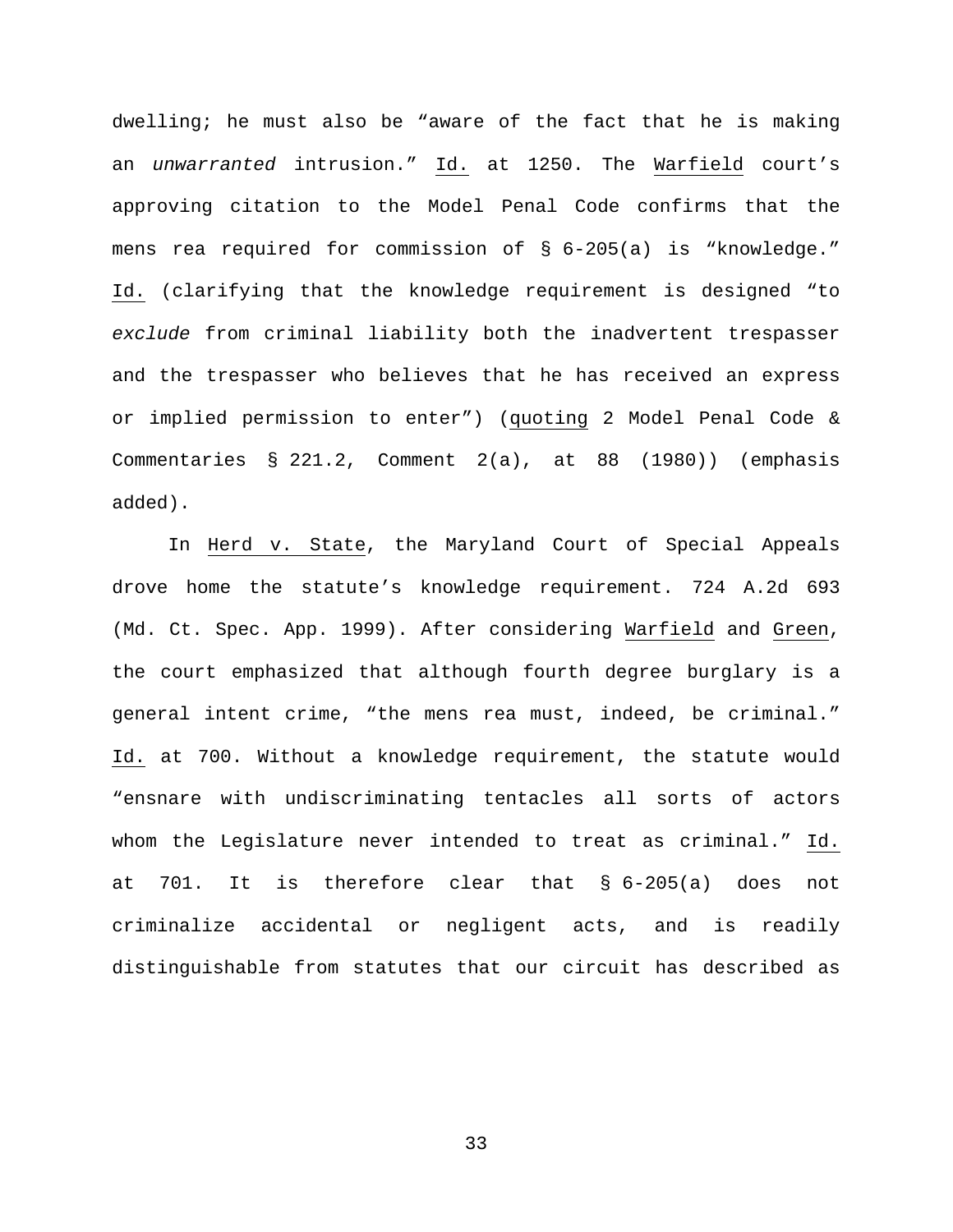"explicitly criminalizing a broad swath of unintentional conduct."[6](#page-33-0)

Because breaking and entering under § 6-205(a) must be *knowing*, the Maryland courts have recognized that "a reasonable belief that the trespass is authorized, licensed, or privileged is a complete defense to the crime." Herd, 724 A.2d at 701. See also Green, 705 A.2d at 139. Although the Chief Judge rightly notes that a reasonable mistake is a defense to § 6-205(a), it does not necessarily follow that the presence of such a defense (and conversely, the *absence* of a defense when a mistake is unreasonable) renders § 6-205(a) a mere negligence crime.

In the criminal law, it is generally the case that an honest and reasonable mistake of fact is a defense to a general intent crime when it negates the mens rea required for the offense. Warfield, 554 A.2d at 1252; 21 Am. Jur. 2d Criminal Law § 153. On the other hand, an honest but *unreasonable* mistake is often not a defense, or is only a defense to a specific intent crime. Id.<sup>[7](#page-33-1)</sup> But a refusal to recognize unreasonable mistakes as

<span id="page-33-0"></span> $6$  United States v. Rivers, 595 F.3d 558, 565 (4th Cir. 2010) (holding that South Carolina's blue light statute was not a crime of violence under Begay).

<span id="page-33-1"></span> $\frac{7}{1}$  It should be noted that there is significant debate over whether "unreasonable" mistakes should be further classified as either "negligent" or "reckless" in order to determine whether they provide a defense to a given crime. See generally 1 Crim. L. Def. § 62 (2013). Because mistakes under § 6-205(a) (and (Continued)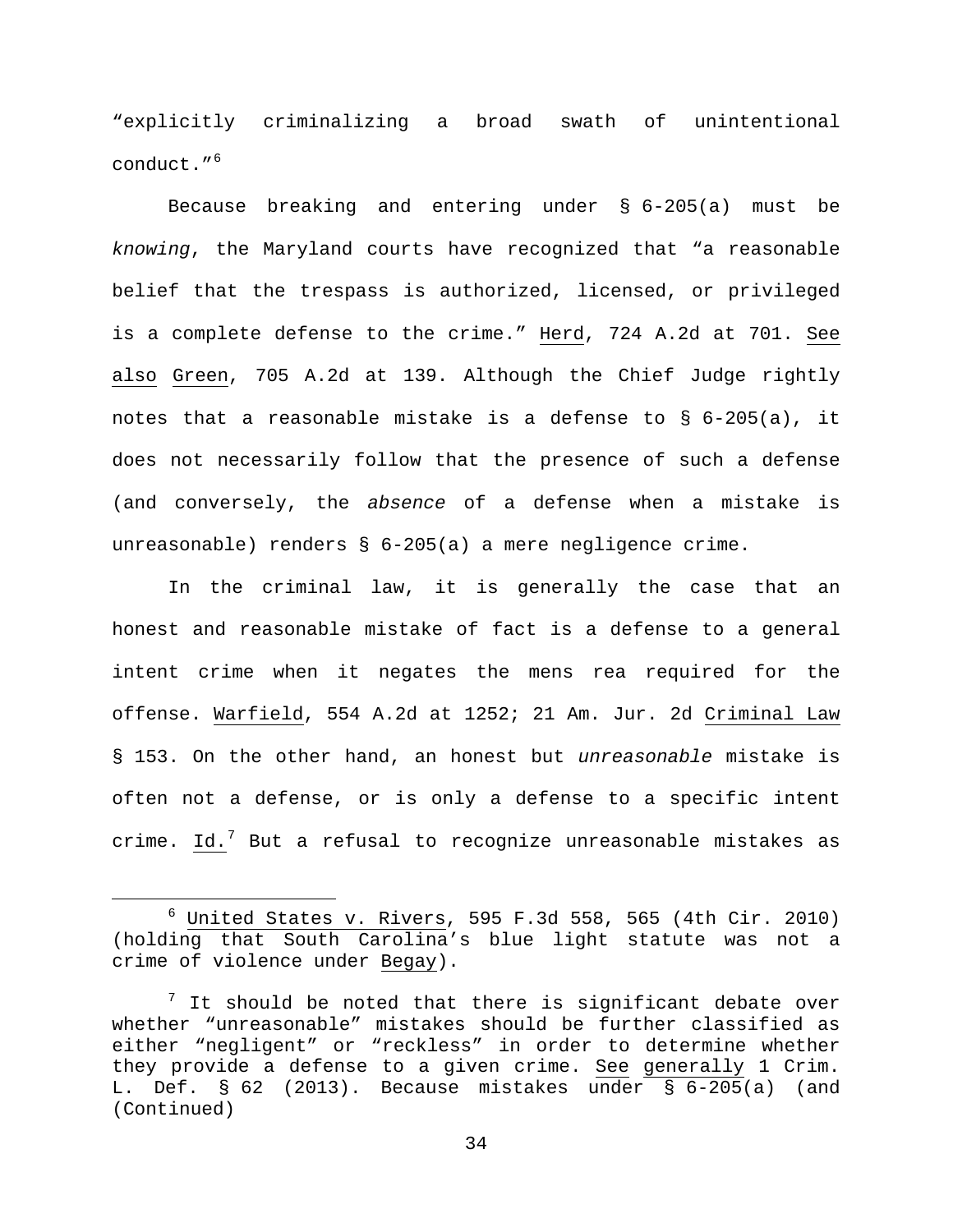exculpatory does not effectively reduce the mens rea of any general intent crime to "negligence." Indeed, the Green court saw no conflict between careful adherence to "the knowledge requirement" and excusal only of "the inadvertent trespasser and the trespasser who entertains a *reasonable* belief that his conduct was proper." 705 A.2d at 139 (emphasis added). As with other statutes requiring knowledge, the mens rea persists despite the fact that a mistake with respect to the circumstances surrounding the crime may not be exculpatory unless it was made reasonably.

Residual clause cases from the Supreme Court and from this circuit confirm that the existence of only a *reasonable* mistake defense does not compel the conclusion that crimes requiring "knowledge" should be treated as negligence crimes. Perhaps the best example is Sykes itself. The Indiana vehicular flight statute the Court considered in <u>Sykes</u>, Ind. Code § 35-44-3-3<sup>[8](#page-34-0)</sup>, provided that a person may not "knowingly or intentionally" flee from a law enforcement officer in a vehicle after the officer has identified himself and ordered the person to stop. As the

Ĩ.

under the other statutes discussed infra) are only referred to as "reasonable" or not, this discussion (though it raises an interesting issue) does not affect the outcome in the present case.

<span id="page-34-0"></span><sup>&</sup>lt;sup>8</sup> Since repealed and replaced by the substantively identical  $$35-44.1-3-1.$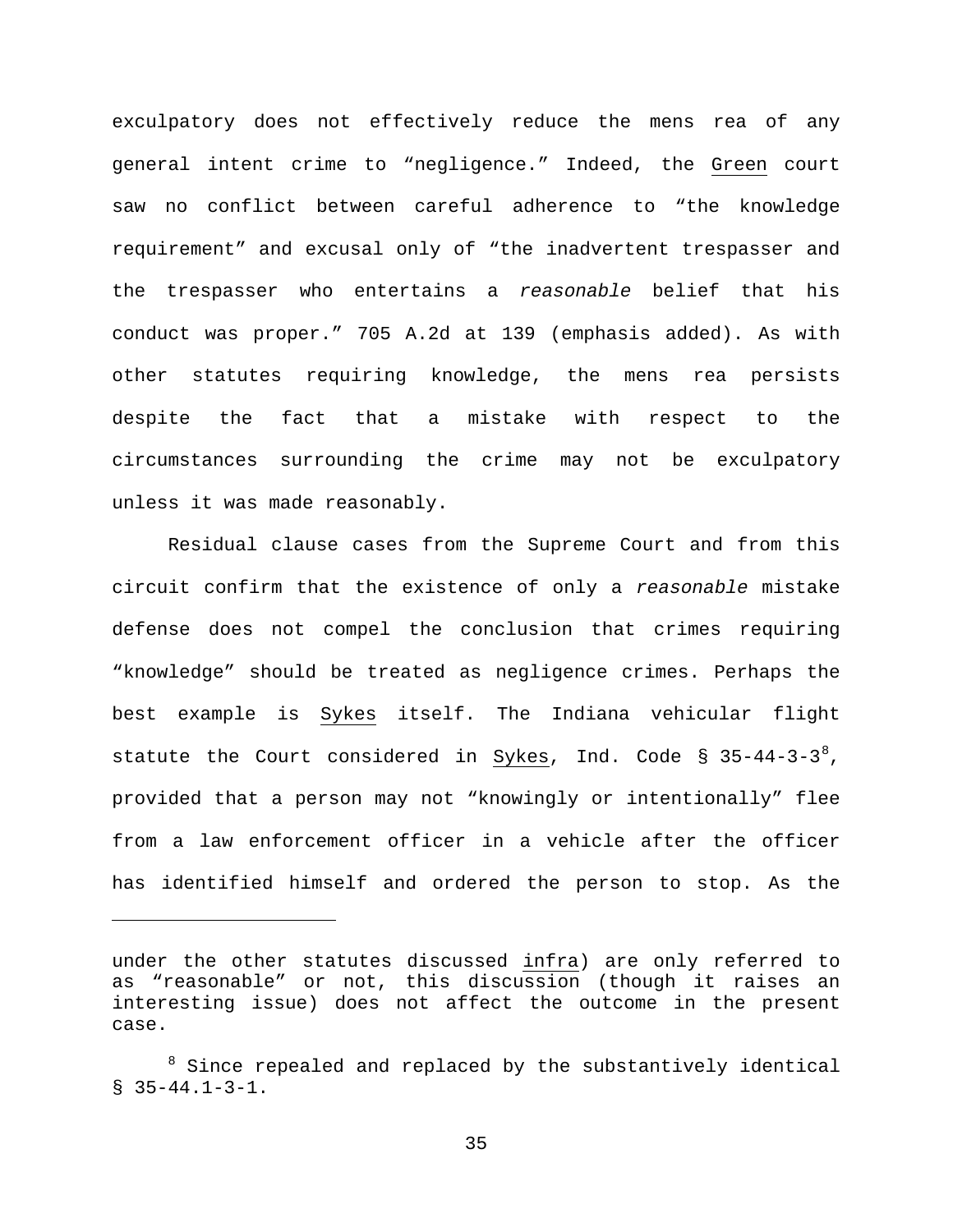crime, on its face, could be committed either knowingly *or* intentionally, the Court specifically noted that Indiana courts have interpreted § 35-44-3-3 to require a mens rea of knowledge. 131 S. Ct. 2267, 2271 (2011) (citing Woodward v. State, 770 N.E.2d 897, 900–01 (Ind. Ct. App. 2002)).

Importantly, Indiana had codified in its criminal law a general defense based on mistake—specifically, "[i]t is a defense that the person who engaged in the prohibited conduct was *reasonably* mistaken about a matter of fact, if the mistake negates the culpability required for commission of the offense." Ind. Code. § 35-41-3-7. It is therefore clear that while violation of the statute at issue in Sykes required knowledge, an honest but *unreasonable* mistake of fact would not have been exculpatory. The Supreme Court nonetheless found that because the statute had "a stringent *mens rea* requirement," its violation was predicated on purposeful conduct and the degree of risk analysis was sufficient. 131 S. Ct. at 2275.

The Fourth Circuit reached the same result in one of our most recent residual clause cases. In United States v. Tillery, this Court held that eluding police in a vehicle was a crime of violence under the Guidelines. 702 F.3d 170. Under the Virginia statute at issue, it is a violation of the law for a person, having received a visible or audible signal to stop from a law enforcement officer, to drive in willful and wanton disregard of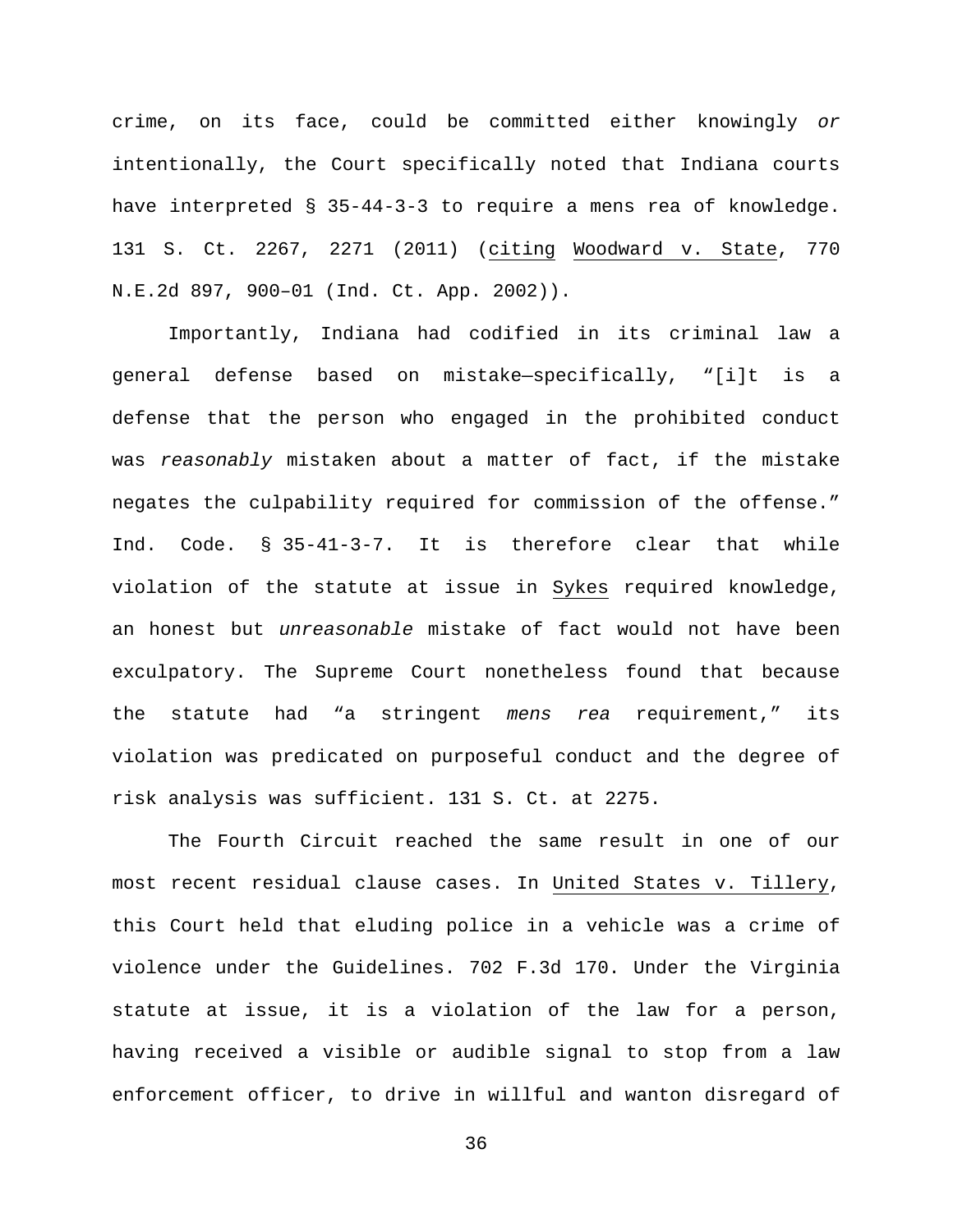such signal or to attempt to elude law enforcement by any other means. Va. Code Ann. § 46.2-817(A). The statute specifically provides that it is "an affirmative defense . . . if the defendant shows he *reasonably* believed he was being pursued by a person other than a law-enforcement officer." Id. (emphasis added). Despite the absence of a defense for unreasonable mistakes, this Court used the degree of risk analysis and held that eluding police was a crime of violence. 702 F.3d at 176–77.

Although any of the above crimes (vehicular flight, eluding police, and breaking and entering under § 6-205(a)) could technically be committed despite a negligent mistake, our precedents demonstrate that the existence of a defense only for *reasonable* mistakes does not undermine the mens rea required to commit the underlying crimes. It follows that because Maryland's fourth degree burglary is a knowledge crime, the Begay test is unnecessary and the degree of risk analysis is dispositive. However, even if Begay's "similar in kind" analysis were applied in this case, § 6-205(a) is a crime of violence because it *typically* requires a knowing, affirmative criminal act.

Despite Begay's use of the word "purposeful," the "similar in kind" analysis does not require that all crimes of violence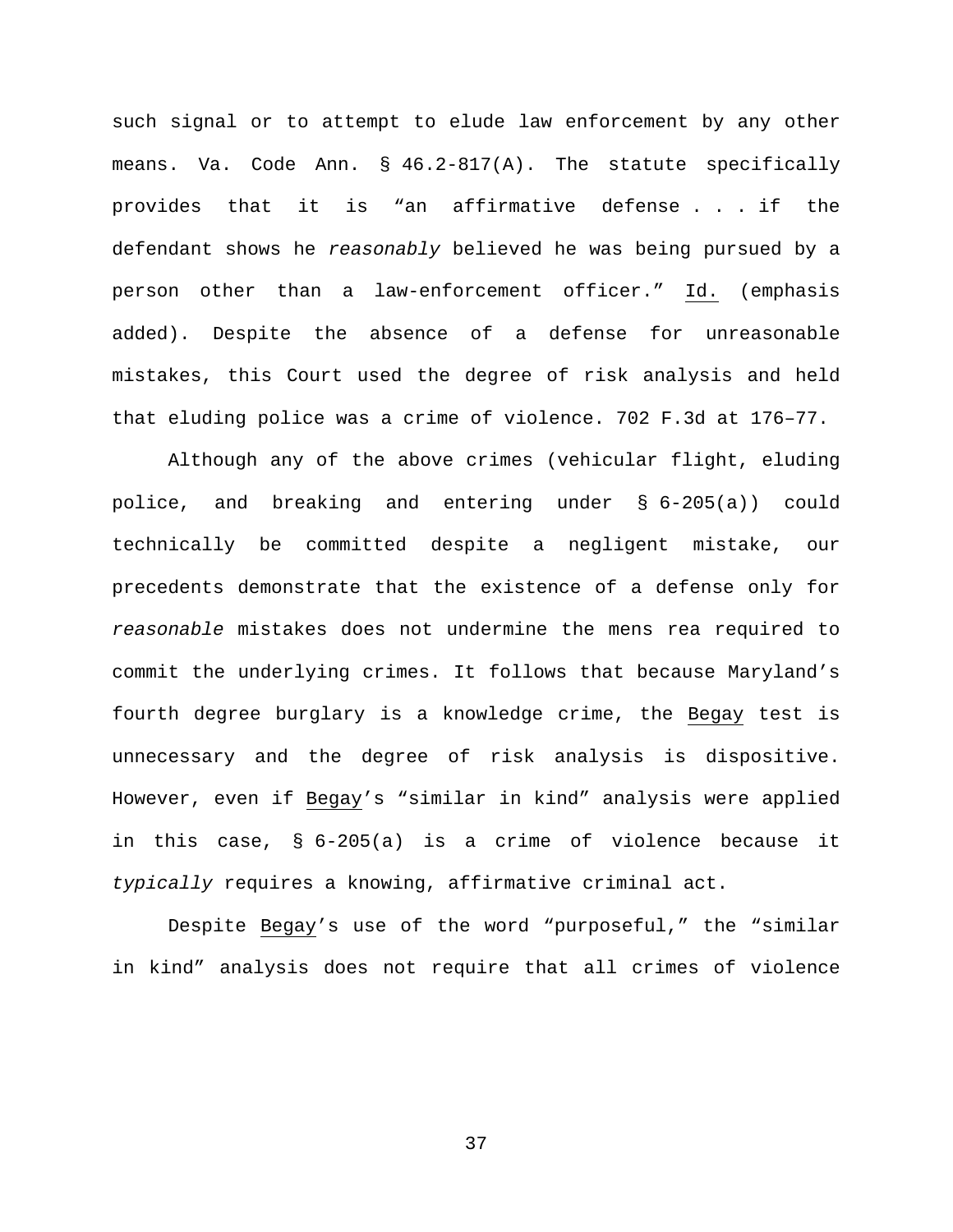have a mens rea of "intent" or "purpose."<sup>[9](#page-37-0)</sup> As noted above, in this Court's only true application of Begay since Sykes, we specifically found that possession of a shank in prison was a crime of violence because it required "proof that the inmate *knowingly* possessed the prohibited object," and therefore involved "'purposeful' conduct." United States v. Mobley, 687 F.3d 625, 631 (4th Cir. 2012). Thus, even under Begay, we have held that crimes requiring a mens rea of "knowledge" are "purposeful" (and for the reasons above, the existence of a reasonable mistake of fact defense does not alter this result).

Finally, it must be remembered that in determining whether a statute is a "crime of violence" under either James, Begay, or Sykes, we are required to look to the manner in which the crime is *typically* committed. In James, the Supreme Court stressed that while one could "imagine a situation in which attempted burglary might not pose a realistic risk," the ACCA is based on "probabilistic concepts" and "does not require metaphysical certainty." 550 U.S. 192, 207–08 (2007). See also United States

<span id="page-37-0"></span> $9$  The Court's general use of the word "purposeful" in Begay necessarily created confusion with "purposeful" as used as a level of culpability in the Model Penal Code. On its own terms and as interpreted by this circuit, Begay does not require that all crimes of violence have a mens rea of "intent." Rather, "purposeful" as used in Begay distinguished crimes whose risk of harm stems from active, criminal conduct from those in which<br>negligent, accidental, or even faultless conduct typically or even faultless conduct typically creates the risk of harm.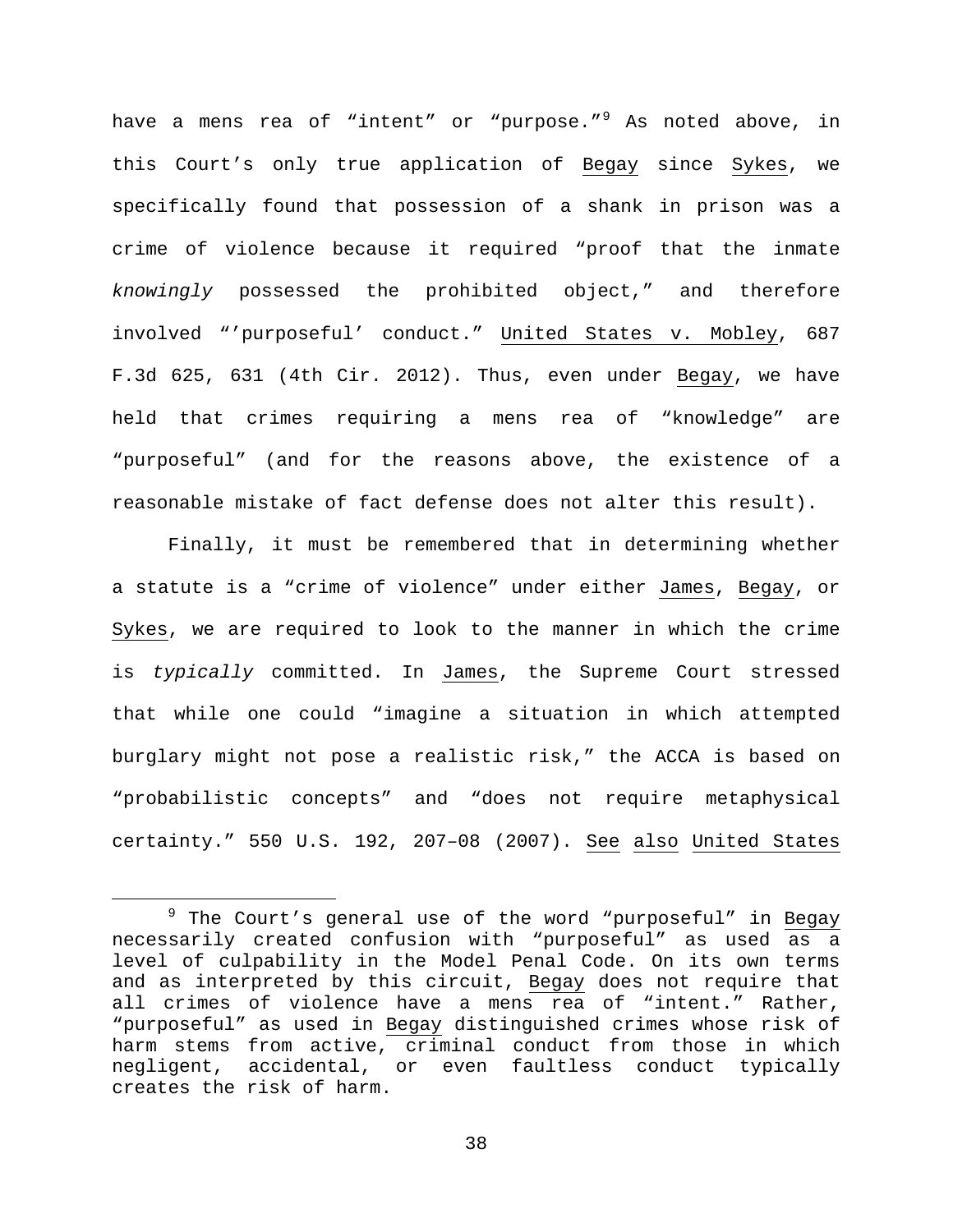v. Carthorne, 726 F.3d 503, 507 (4th Cir. 2013) (examining the risk of injury "in the usual case"); United States v. Foster, 674 F.3d 391, 394–95 (4th Cir. 2012) (Wilkinson, J., concurring in the denial of rehearing en banc) (explaining that to "hypothesize unusual cases" is "at odds with the simple common sense on which the Supreme Court has relied in ACCA cases"). Most importantly, Begay itself only requires that a crime of violence "*typically* involve purposeful, 'violent,' and 'aggressive' conduct"; there has never been a need to demonstrate that those factors are present in every *conceivable* case. $10$  The majority correctly notes that in a technical sense, because an unreasonable mistake of fact is not a defense, violation of § 6-205(a) "does not always" involve purposeful conduct and "may be based on" negligent or reckless conduct. But I submit that while breaking and entering a dwelling might, in some rare cases, be committed with a lower level of culpability, the manner in which it is *typically* committed renders it a "crime of violence" under the Guidelines.

<span id="page-38-0"></span><sup>&</sup>lt;sup>10</sup> If there is any doubt that a conviction under  $\S$  6-205(a) rarely results from negligent conduct, the language of the Maryland courts is instructive. In Herd v. State, the Maryland Court of Special Appeals referred to the mistake defense in fourth degree burglary cases as "relatively rare and essentially esoteric." 724 A.2d 693, 704 (Md. Ct. Spec. App. 1999). In explaining the burden of proof, the court went on to describe such defenses as "arcane" and "aris[ing] only on rare occasions." Id. at 703.